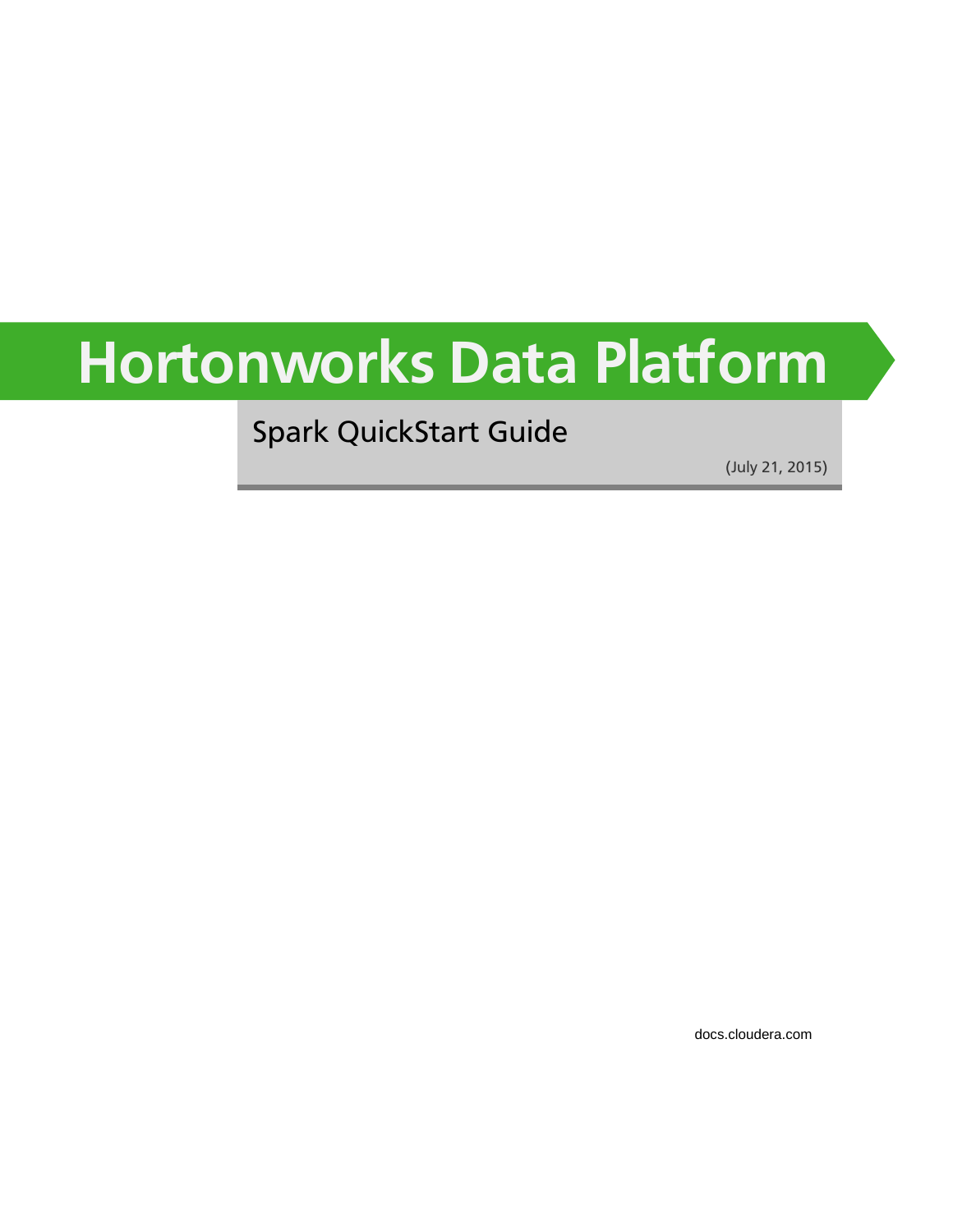### **Hortonworks Data Platform: Spark QuickStart Guide**

Copyright © 2012-2015 Hortonworks, Inc. Some rights reserved.

The Hortonworks Data Platform, powered by Apache Hadoop, is a massively scalable and 100% open source platform for storing, processing and analyzing large volumes of data. It is designed to deal with data from many sources and formats in a very quick, easy and cost-effective manner. The Hortonworks Data Platform consists of the essential set of Apache Hadoop projects including MapReduce, Hadoop Distributed File System (HDFS), HCatalog, Pig, Hive, HBase, ZooKeeper and Ambari. Hortonworks is the major contributor of code and patches to many of these projects. These projects have been integrated and tested as part of the Hortonworks Data Platform release process and installation and configuration tools have also been included.

Unlike other providers of platforms built using Apache Hadoop, Hortonworks contributes 100% of our code back to the Apache Software Foundation. The Hortonworks Data Platform is Apache-licensed and completely open source. We sell only expert technical support, [training](https://hortonworks.com/training/) and partner-enablement services. All of our technology is, and will remain, free and open source.

Please visit the [Hortonworks Data Platform](https://hortonworks.com/products/hdp/) page for more information on Hortonworks technology. For more information on Hortonworks services, please visit either the [Support](https://hortonworks.com/services/) or [Training](https://hortonworks.com/training/) page. Feel free to [contact us](https://hortonworks.com/contact-us/) directly to discuss your specific needs.



Except where otherwise noted, this document is licensed under **[Creative Commons Attribution ShareAlike 4.0 License](http://creativecommons.org/licenses/by-sa/4.0/legalcode)**. <http://creativecommons.org/licenses/by-sa/4.0/legalcode>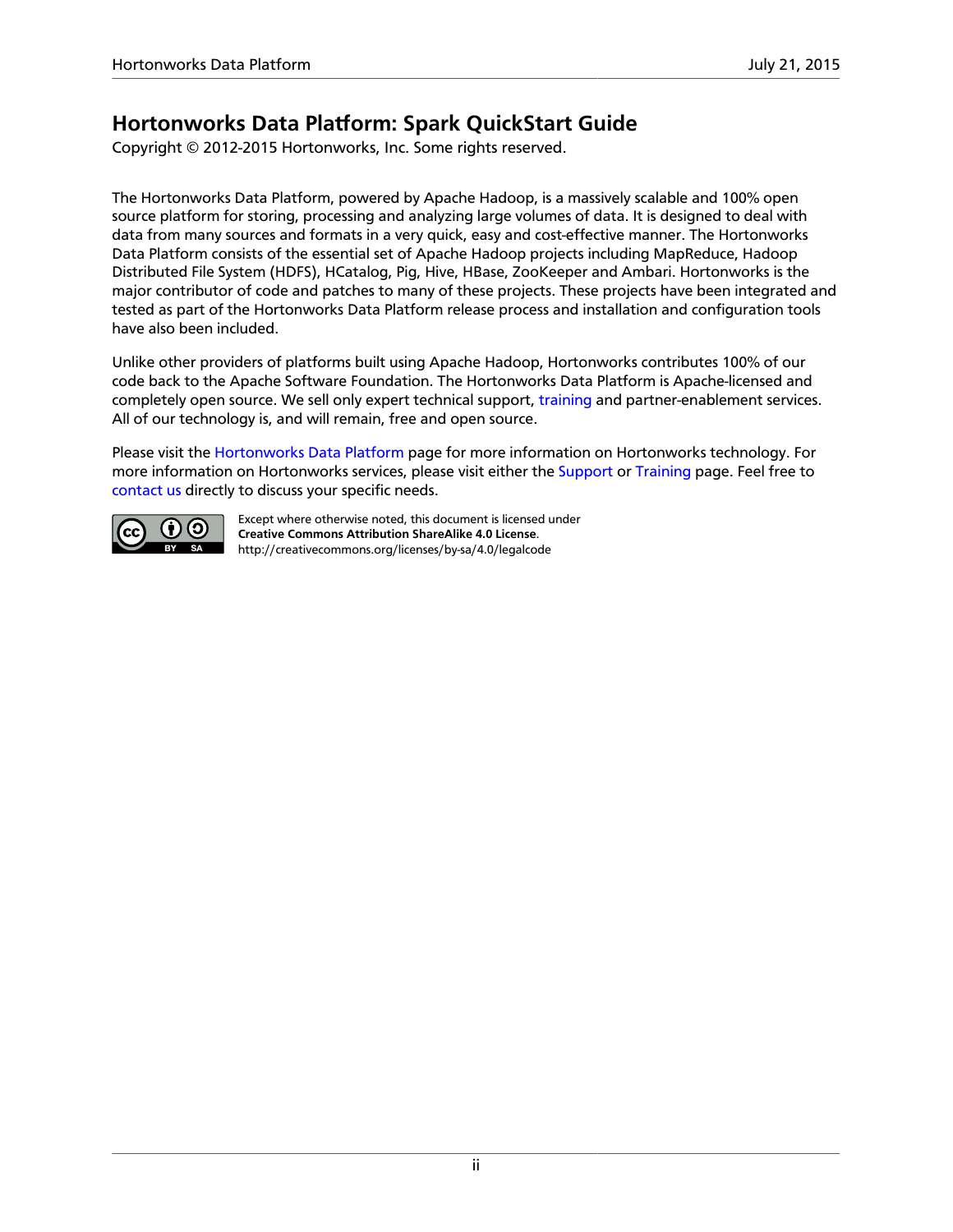### **Table of Contents**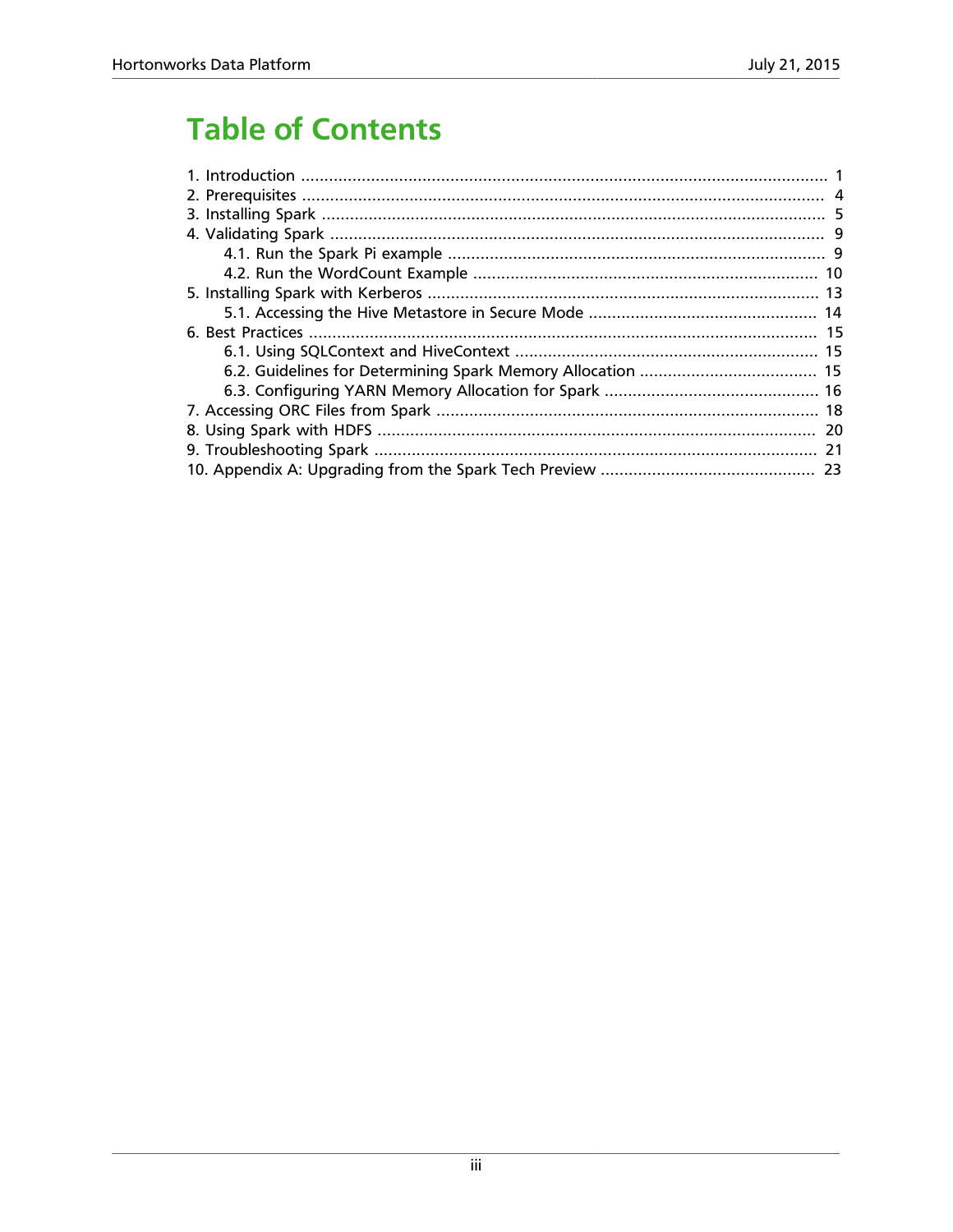### **List of Tables**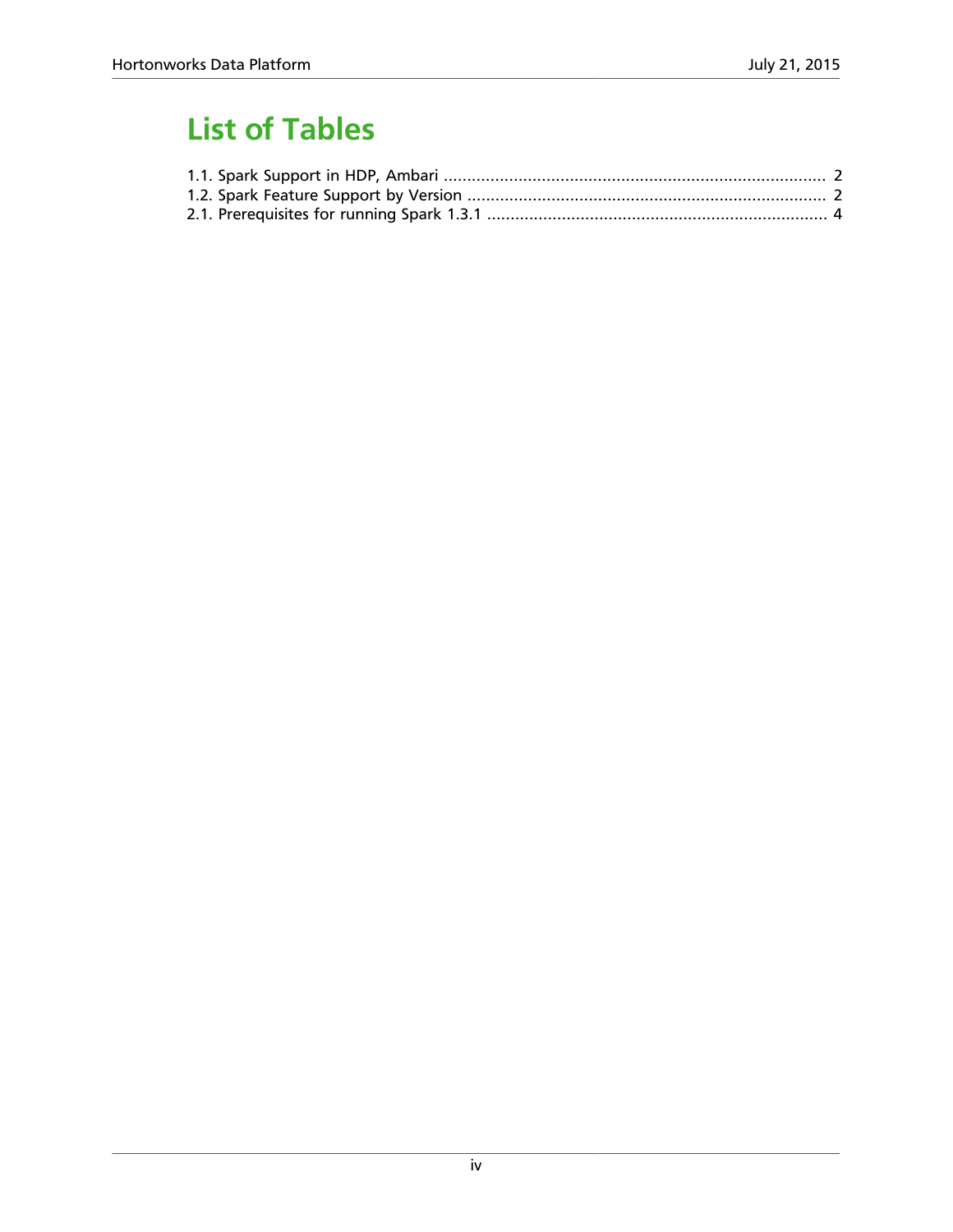# <span id="page-4-0"></span>**1. Introduction**

Hortonworks Data Platform supports Apache Spark 1.3.1, a fast, large-scale data processing engine.

Deep integration of Spark with YARN allows Spark to operate as a cluster tenant alongside other engines such as Hive, Storm, and HBase, all running simultaneously on a single data platform. YARN allows flexibility: you can choose the right processing tool for the job. Instead of creating and managing a set of dedicated clusters for Spark applications, you can store data in a single location, access and analyze it with multiple processing engines, and leverage your resources. In a modern data architecture with multiple processing engines using YARN and accessing data in HDFS, Spark on YARN is the leading Spark deployment mode.

#### **Spark Features**

Spark on HDP supports the following features:

- Spark Core
- Spark on YARN
- Spark on YARN on Kerberos-enabled clusters
- Spark History Server
- Spark MLLib
- Support for Hive 0.13.1, including the collect\_list UDF

The following features are available as technical previews:

- Spark DataFrame API
- ORC file support
- Spark SQL
- Spark Streaming
- Spark SQL Thrift Server
- Dynamic Executor Allocation

The following features and tools are not officially supported in this release:

- ML Pipeline API
- SparkR
- Spark Standalone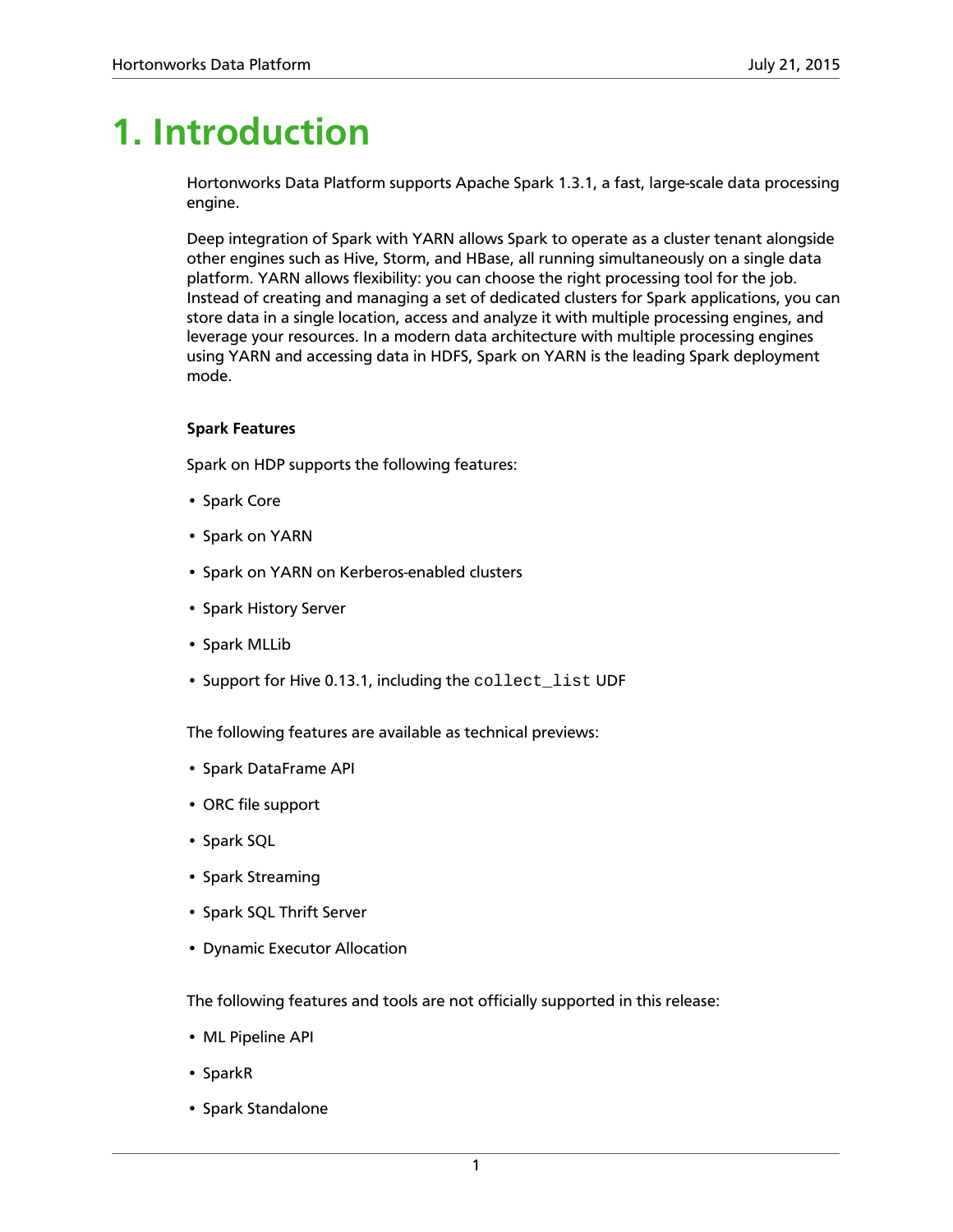- GraphX
- iPython
- Zeppelin

Spark on YARN uses YARN services for resource allocation, running Spark Executors in YARN containers. Spark on YARN supports workload management and Kerberos security features. It has two modes:

- YARN-Cluster mode, optimized for long-running production jobs.
- YARN-Client mode, best for interactive use such as prototyping, testing, and debugging. Spark Shell runs in YARN-Client mode only.

The following tables summarize Spark versions and feature support across HDP and Ambari versions.

| <b>HDP</b> | Ambari | <b>Spark</b> |
|------------|--------|--------------|
| 2.2.4      | 2.0.1  | 1.2.1        |
| 2.2.6      | 2.1.1  | 1.2.1        |
| 2.2.8      | 2.1.1  | 1.3.1        |
| 2.2.9      | 2.1.1  | 1.3.1        |
| 2.3.0      | 2.1.1  | 1.3.1        |

#### <span id="page-5-0"></span>**Table 1.1. Spark Support in HDP, Ambari**

#### <span id="page-5-1"></span>**Table 1.2. Spark Feature Support by Version**

| Feature                                     | 1.2.1     | 1.3.1     |
|---------------------------------------------|-----------|-----------|
| Spark Core                                  | Yes       | Yes       |
| Spark on YARN                               | Yes       | Yes       |
| Spark on YARN, Kerberos-enabled<br>clusters | Yes       | Yes       |
| Spark History Server                        | Yes       | Yes       |
| Spark MLLib                                 | Yes       | Yes       |
| Hive 0.1.3, including<br>collect_list UDF   |           | Yes       |
| ML Pipeline API (PySpark)                   |           |           |
| DataFrame API                               |           | <b>TP</b> |
| <b>ORC Files</b>                            |           | <b>TP</b> |
| Spark SQL                                   | <b>TP</b> | <b>TP</b> |
| <b>Spark Streaming</b>                      | <b>TP</b> | <b>TP</b> |
| Spark SQL Thrift Server                     |           | <b>TP</b> |
| <b>Dynamic Executor Allocation</b>          |           | <b>TP</b> |
| SparkR                                      |           |           |
| Spark Standalone                            |           |           |
| GraphX                                      |           |           |

TP: Tech Preview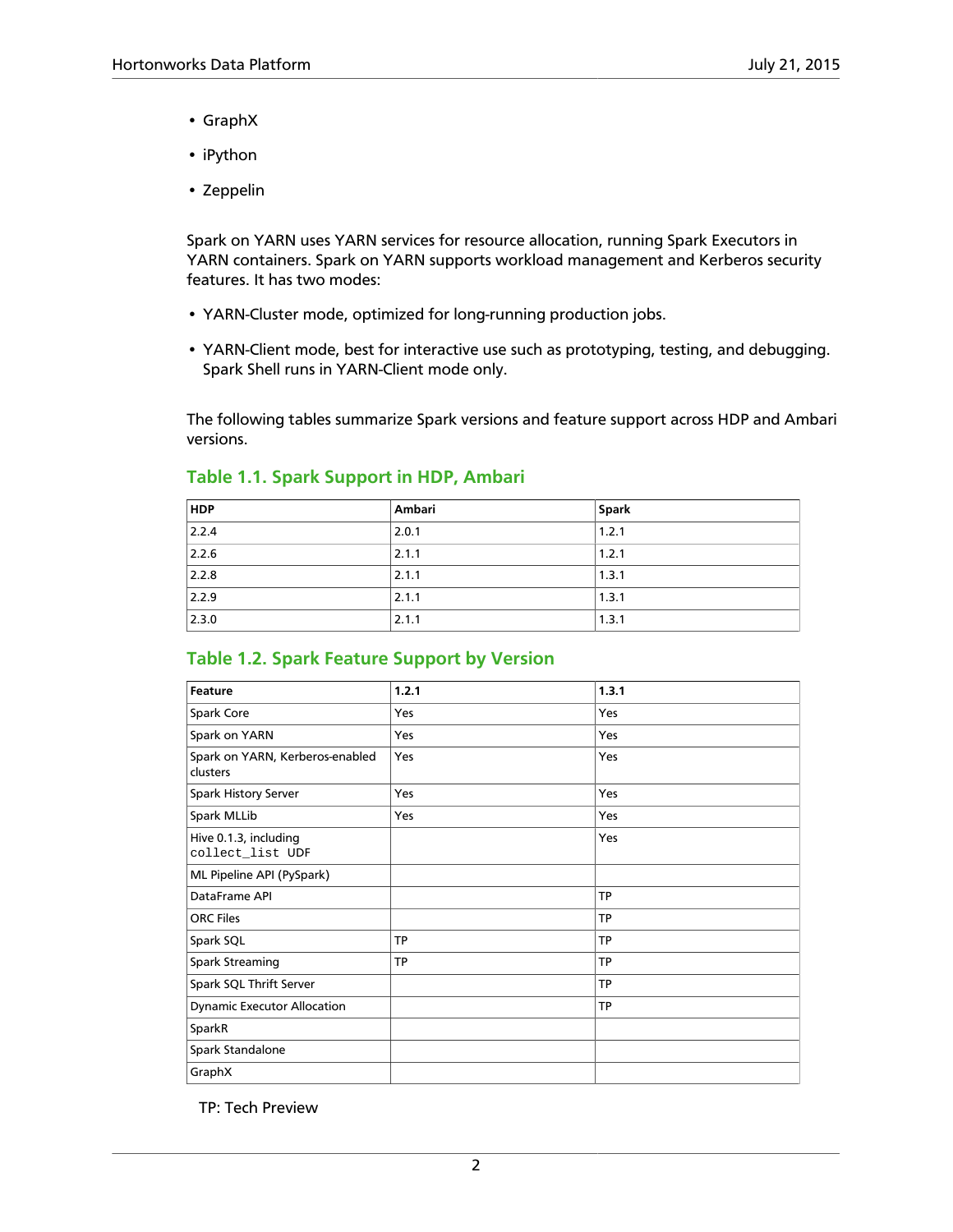If you are evaluating custom Spark builds or builds from Apache, please see the [Troubleshooting Spark](https://docs.hortonworks.com/HDPDocuments/HDP2/HDP-2.3.0/bk_spark-quickstart/content/ch_troubleshooting-spark-quickstart.html) section.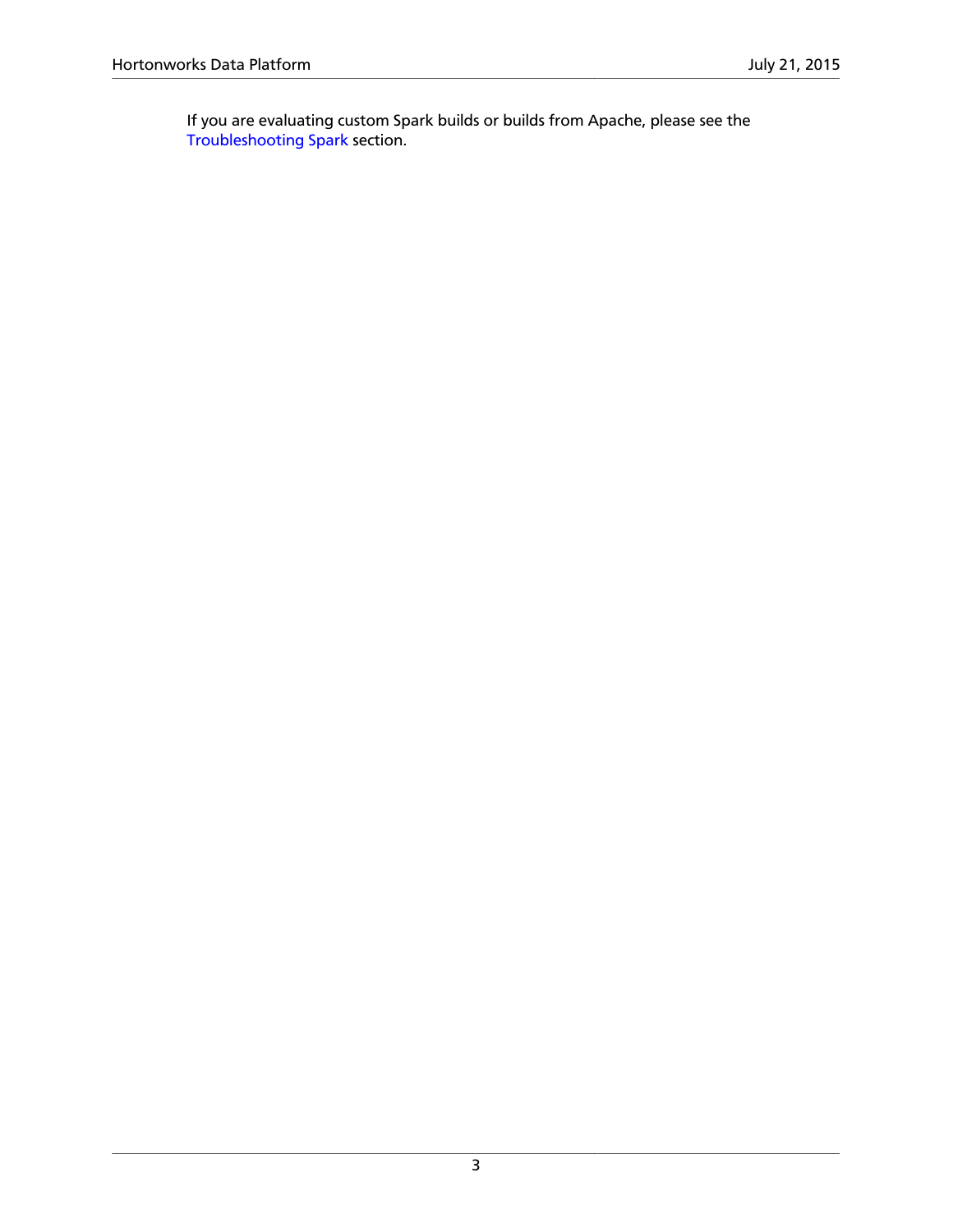# <span id="page-7-0"></span>**2. Prerequisites**

Before installing Spark, make sure your cluster meets the following prerequisites.

#### <span id="page-7-1"></span>**Table 2.1. Prerequisites for running Spark 1.3.1**

| Prerequisite          | <b>Description</b>                                     |
|-----------------------|--------------------------------------------------------|
| Cluster Stack Version | $\cdot$ HDP 2.2.6 or later                             |
| (Optional) Ambari     | • Version 2.1 or later                                 |
| Software dependencies | • Spark requires HDFS and YARN                         |
|                       | • PySpark requires Python to be installed on all nodes |



### **Note**

If you installed the tech preview, save any configuration changes you made to the tech preview environment. Install Spark, and then update the configuration with your changes.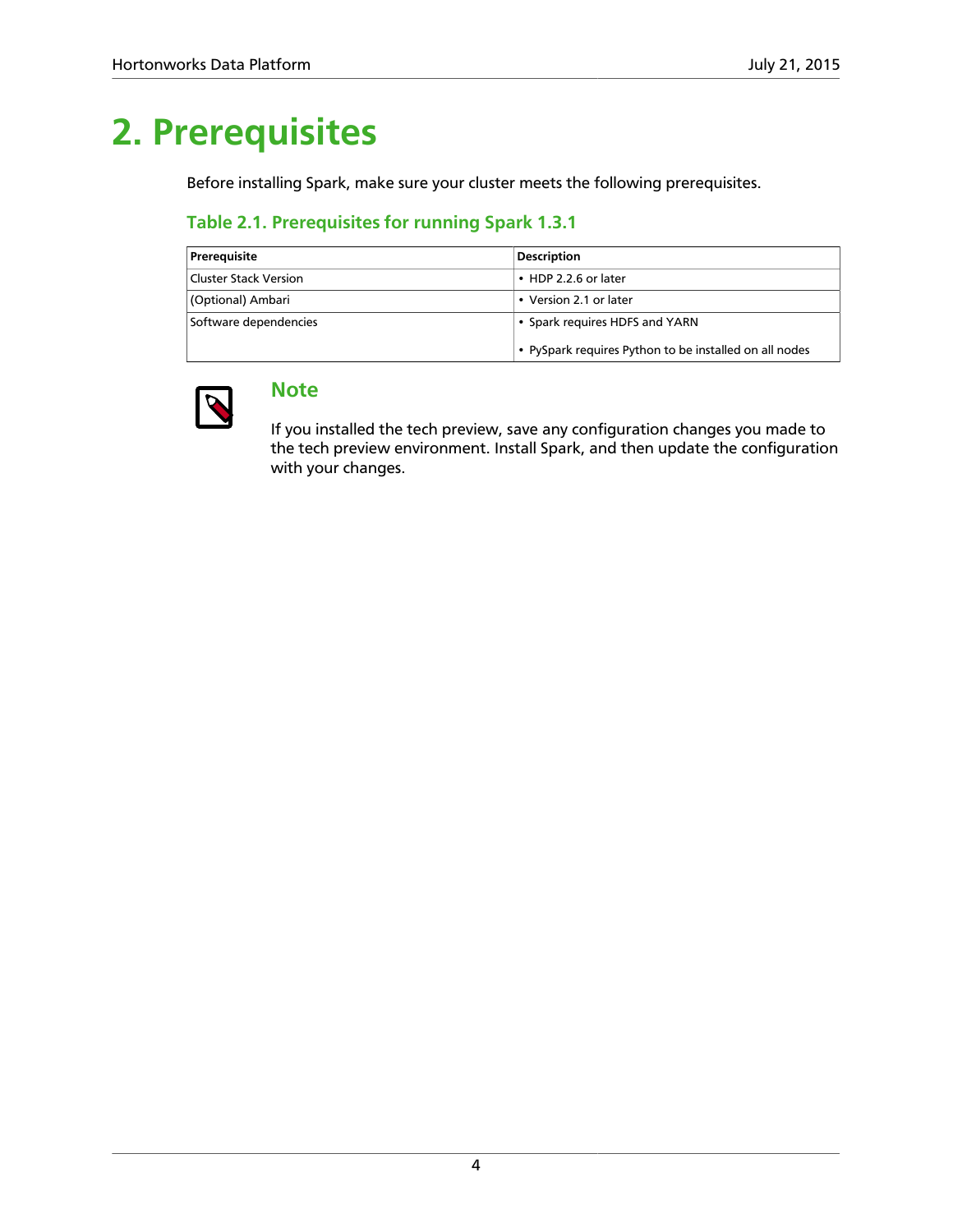# <span id="page-8-0"></span>**3. Installing Spark**

To install Spark manually, see "Installing and Configuring Apache Spark" in the [Manual](https://docs.hortonworks.com/HDPDocuments/HDP2/HDP-2.3.0/bk_installing_manually_book/content/ch_getting_ready_chapter.html) [Install Guide.](https://docs.hortonworks.com/HDPDocuments/HDP2/HDP-2.3.0/bk_installing_manually_book/content/ch_getting_ready_chapter.html)

To install Spark on a Kerberized cluster, first read [Installing Spark with Kerberos](https://docs.hortonworks.com/HDPDocuments/HDP2/HDP-2.3.0/bk_spark-quickstart/content/ch_installing-kerb-spark-quickstart.html) (the next topic in this Quick Start Guide).

The remainder of this section describes how to install Spark using Ambari. (For general information about installing HDP components using Ambari, see [Adding a Service](https://docs.hortonworks.com/HDPDocuments/Ambari-2.1.2.1/bk_Ambari_Users_Guide/content/_adding_a_service_to_your_hadoop_cluster.html) in the Ambari Documentation Suite.)

The following diagram shows the Spark installation process using Ambari.



To install Spark using Ambari, complete the following steps:

1. Choose the Ambari "Services" tab.

In the Ambari "Actions" pulldown menu, choose "Add Service." This will start the Add Service Wizard. You'll see the Choose Services screen.

Select "Spark", and click "Next" to continue.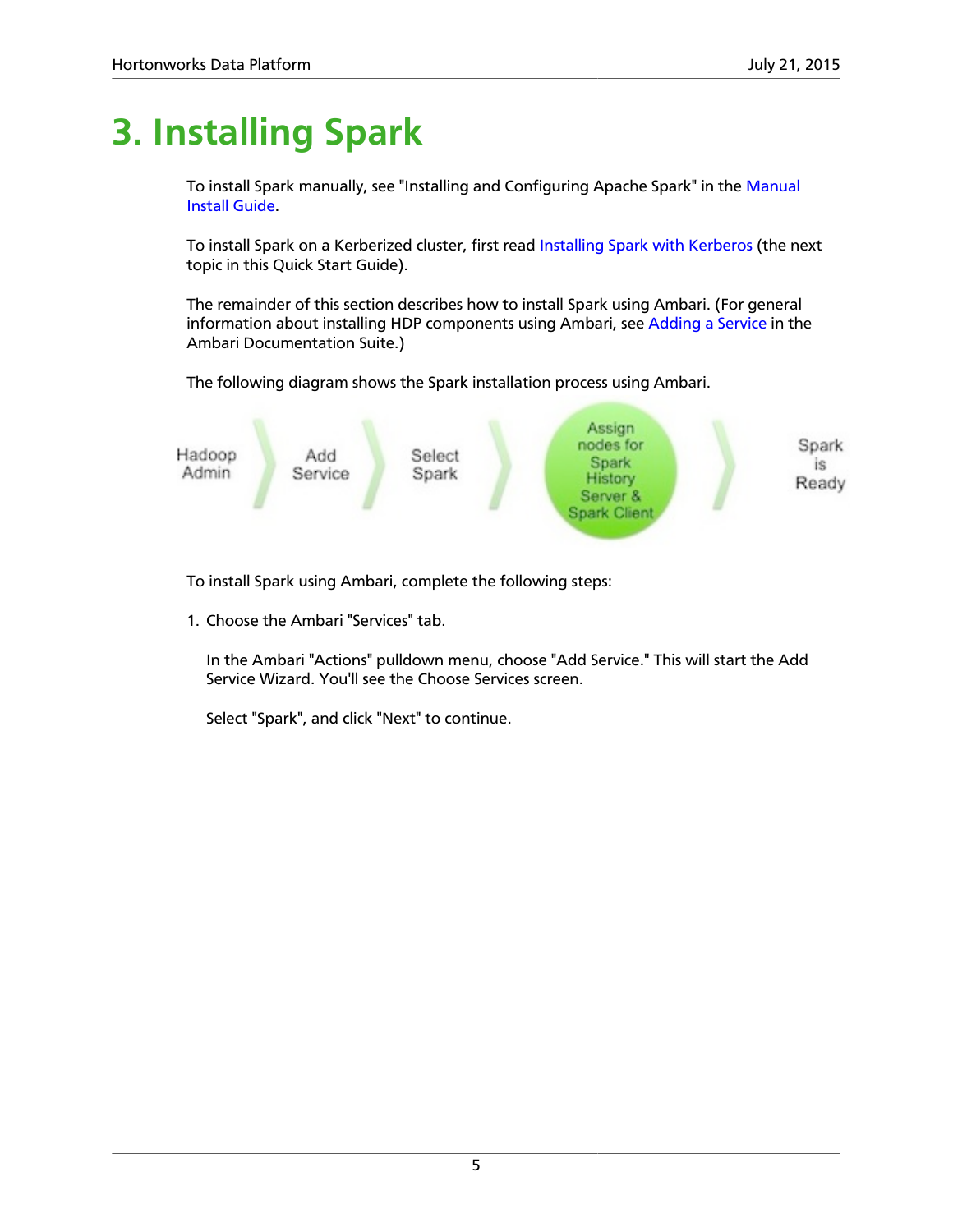### **Choose Services**

Choose which services you want to install on your cluster.

| Service           | Version    | <b>Description</b>                                                                                                                                                                                                                        |
|-------------------|------------|-------------------------------------------------------------------------------------------------------------------------------------------------------------------------------------------------------------------------------------------|
| M HDFS            | 2.7.1.2.3  | Apache Hadoop Distributed File System                                                                                                                                                                                                     |
| YARN + MapReduce2 | 2.7.1.2.3  | Apache Hadoop NextGen MapReduce (YARN)                                                                                                                                                                                                    |
| $\sqrt{1}$ Tez    | 0.7.0.2.3  | Tez is the next generation Hadoop Query Processing framework written on top of<br>YARN.                                                                                                                                                   |
| M Hive            | 1.2.0.2.3  | Data warehouse system for ad-hoc queries & analysis of large datasets and table &<br>storage management service                                                                                                                           |
| M HBase           | 1.1.0.2.3  | A Non-relational distributed database, plus Phoenix, a high performance SQL layer for<br>low latency applications.                                                                                                                        |
| Ø Pig             | 0.15.0.2.3 | Scripting platform for analyzing large datasets                                                                                                                                                                                           |
| Sqoop             | 1.4.6.2.3  | Tool for transferring bulk data between Apache Hadoop and structured data stores<br>such as relational databases                                                                                                                          |
| Ø Oozie           | 4.2.0.2.3  | System for workflow coordination and execution of Apache Hadoop jobs. This also<br>includes the installation of the optional Oozie Web Console which relies on and will<br>install the ExtJS Library.                                     |
| ■ ZooKeeper       | 3.4.6.2.3  | Centralized service which provides highly reliable distributed coordination                                                                                                                                                               |
| <b>M</b> Falcon   | 0.6.1      | Data management and processing platform                                                                                                                                                                                                   |
| Storm             | 0.10.0     | Apache Hadoop Stream processing framework                                                                                                                                                                                                 |
| <b>Ø</b> Flume    | 1.5.2.2.3  | A distributed service for collecting, aggregating, and moving large amounts of<br>streaming data into HDFS                                                                                                                                |
| Accumulo          | 1.7.0.2.3  | Robust, scalable, high performance distributed key/value store.                                                                                                                                                                           |
| Ambari Metrics    | 0.1.0      | A system for metrics collection that provides storage and retrieval capability for metrics<br>collected from the cluster                                                                                                                  |
| M Atlas           | 0.5.0.2.3  | Atlas Metadata and Governance platform                                                                                                                                                                                                    |
| M Kafka           | 0.8.2.2.3  | A high-throughput distributed messaging system                                                                                                                                                                                            |
| M Knox            | 0.6.0.2.3  | Provides a single point of authentication and access for Apache Hadoop services in a<br>cluster                                                                                                                                           |
| Mahout            | 1.0.0.2.3  | Project of the Apache Software Foundation to produce free implementations of<br>distributed or otherwise scalable machine learning algorithms focused primarily in the<br>areas of collaborative filtering, clustering and classification |
| <b>M</b> Slider   | 0.80.0.2.3 | A framework for deploying, managing and monitoring existing distributed applications<br>on YARN.                                                                                                                                          |
| Ø Spark           | 1.3.1.2.3  | Apache Spark is a fast and general engine for large-scale data processing.                                                                                                                                                                |

2. On the Assign Masters screen, choose a node for the Spark History Server.

Click "Next" to continue.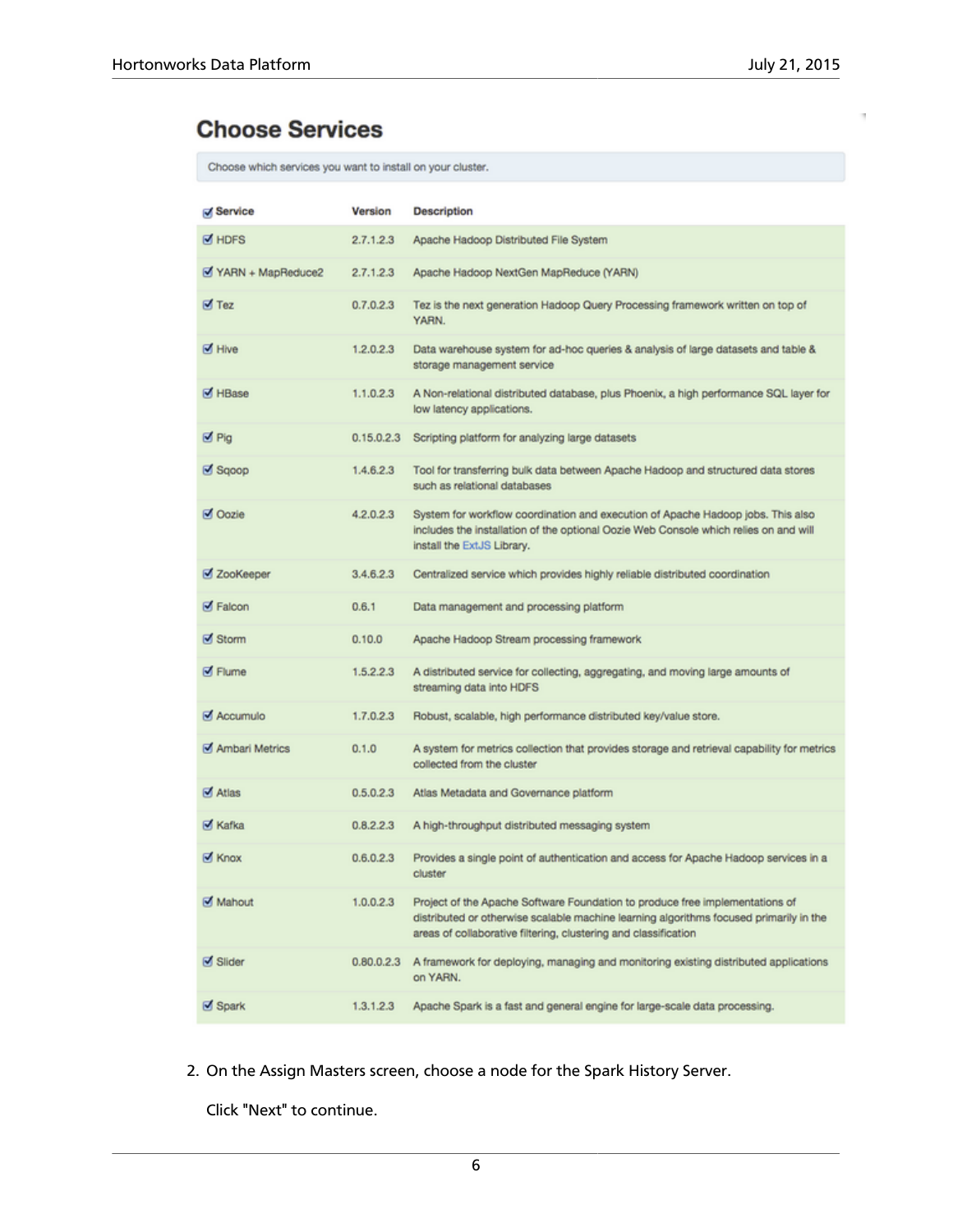| ADD SERVICE WIZARD<br><b>Choose Services</b>    | <b>Assign Masters</b>     |                                                            |   |                                                                                    |
|-------------------------------------------------|---------------------------|------------------------------------------------------------|---|------------------------------------------------------------------------------------|
| Assign Masters                                  |                           | Assign master components to hosts you want to run them on. |   |                                                                                    |
| Assign Slaves and Clients<br>Customize Services | NameNode:                 | hdp1.id (3.7 GB, 1 cores)                                  | ٠ | hdo1.ld (3.7 GB, 1 cores)                                                          |
| Configure Identities                            | NameNode:                 | hdp2.icl (2.8 GB, 1 cores)                                 | ٠ | NameNode History Server<br>ResourceManager<br>App Timeline Server                  |
| Review<br>Install, Start and Test               | History Server:           | hdp1.id (3.7 GB, 1 cores)                                  | ٠ | <b>Hive Metanton</b><br><b>WebHCat Servi</b><br>Ocide Server<br><b>HiveServer2</b> |
| Summary                                         | App Timeline Server:      | hdp1.kd (3.7 GB, 1 cores)                                  | ٠ | Spark History Server<br><b>ZooKeeper Server</b>                                    |
|                                                 | ResourceManager:          | hdp1.kd (3.7 GB, 1 cores)                                  | ٠ | hdp2.lcl (2.8 GB, 1 cores)                                                         |
|                                                 | WebHCat Server: hdp1.icl+ |                                                            |   | NameNode ZooKeeper Server                                                          |
|                                                 | <b>Hive Metastore:</b>    | hdp1.lcl (3.7 GB, 1 cores)                                 | ٠ | hdp3.ld (1.8 GB, 1 cores)<br>ZooKaaper Server                                      |
|                                                 | HiveServer2:              | hdp1.ld (3.7 GB, 1 cores)                                  | ٠ |                                                                                    |
| ٠                                               | Oozie Server:             | hdp1.ld (3.7 GB, 1 cores)                                  | ٠ |                                                                                    |
|                                                 |                           | ZooKeeper Server: hdp1.id (3.7 GB, 1 cores)                | ۶ |                                                                                    |
|                                                 | ZooKeeper Server:         | hdp2.icl (2.8 GB, 1 cores)                                 | ۳ |                                                                                    |
|                                                 |                           | ZooKeeper Server: hdp3.icl (1.8 GB, 1 cores)               | ٠ |                                                                                    |
|                                                 |                           | Spark History Server: hdp1.id (3.7 GB, 1 cores)            | ٠ |                                                                                    |
|                                                 |                           |                                                            |   |                                                                                    |

3. On the Assign Slaves and Clients screen, specify the machine(s) that will run Spark clients.

Click "Next" to continue.

| ADD SERVICE WIZARD                                             |           | <b>Assign Slaves and Clients</b>                                                                                                                                          |             |                     |
|----------------------------------------------------------------|-----------|---------------------------------------------------------------------------------------------------------------------------------------------------------------------------|-------------|---------------------|
| Choose Services<br>Assign Masters<br>Assign Slaves and Clients |           | Assign slave and client components to hosts you want to run them on.<br>Hosts that are assigned master components are shown with «.<br>"Client" will install Spark Client |             |                     |
| Customize Services<br>Configure Identities                     | Host      | all I none                                                                                                                                                                | all I none  | all I none          |
| Review                                                         | hdo1.lole | M DataNode                                                                                                                                                                | ModeManager | Client              |
| Install, Start and Test                                        | hde2.lole | C DataNode                                                                                                                                                                | ModeManager | Client              |
| Summary                                                        | hdo3.lole | C DataNode                                                                                                                                                                | ModeManager | <b>K</b> Clent      |
|                                                                |           |                                                                                                                                                                           | Show: 25    | ч<br>1-3cf3 K + + N |
|                                                                | $-$ Back  |                                                                                                                                                                           |             | Next $\rightarrow$  |

- 4. On the Customize Services screen there are no properties that must be specified. We recommend that you use default values for your initial configuration. Click "Next" to continue.
- 5. Ambari will display the Review screen.



#### **Important**

On the Review screen, make sure all HDP components are version 2.2.6 or later.

Click "Deploy" to continue.

6. Ambari will display the Install, Start and Test screen. The status bar and messages will indicate progress.

| ADD SERVICE WIZARD                              | <b>Install, Start and Test</b>  |                                                                    |     |                                                                  |
|-------------------------------------------------|---------------------------------|--------------------------------------------------------------------|-----|------------------------------------------------------------------|
| Choose Services<br>Assign Masters               |                                 | Please wait while the selected services are installed and started. |     |                                                                  |
| Assign Slaves and Clients<br>Customize Servines |                                 |                                                                    |     | 24 % overall                                                     |
| Configure Identities                            |                                 |                                                                    |     | Show: MEE In Progress (3)   Warning (3)   Success (3)   Fall (3) |
| Review                                          | Host                            | <b>Status</b>                                                      |     | Message                                                          |
| Install, Start and Test                         | hdo1.lcl                        |                                                                    | 8%  | Installing Spark Client                                          |
| Summary                                         | hdo2.lcl                        |                                                                    | 33% | Install complete (Walting to start)                              |
|                                                 | hdp3.lcl                        |                                                                    | 33% | Install complete (Walting to start)                              |
|                                                 | 3 of 3 hosts showing - Show All |                                                                    |     | 1-3 of 3 $M + 2M$<br>$\cdot$<br>Show: 25                         |

7. When finished, Ambari will present a summary of results. Click "Complete" to finish installing Spark.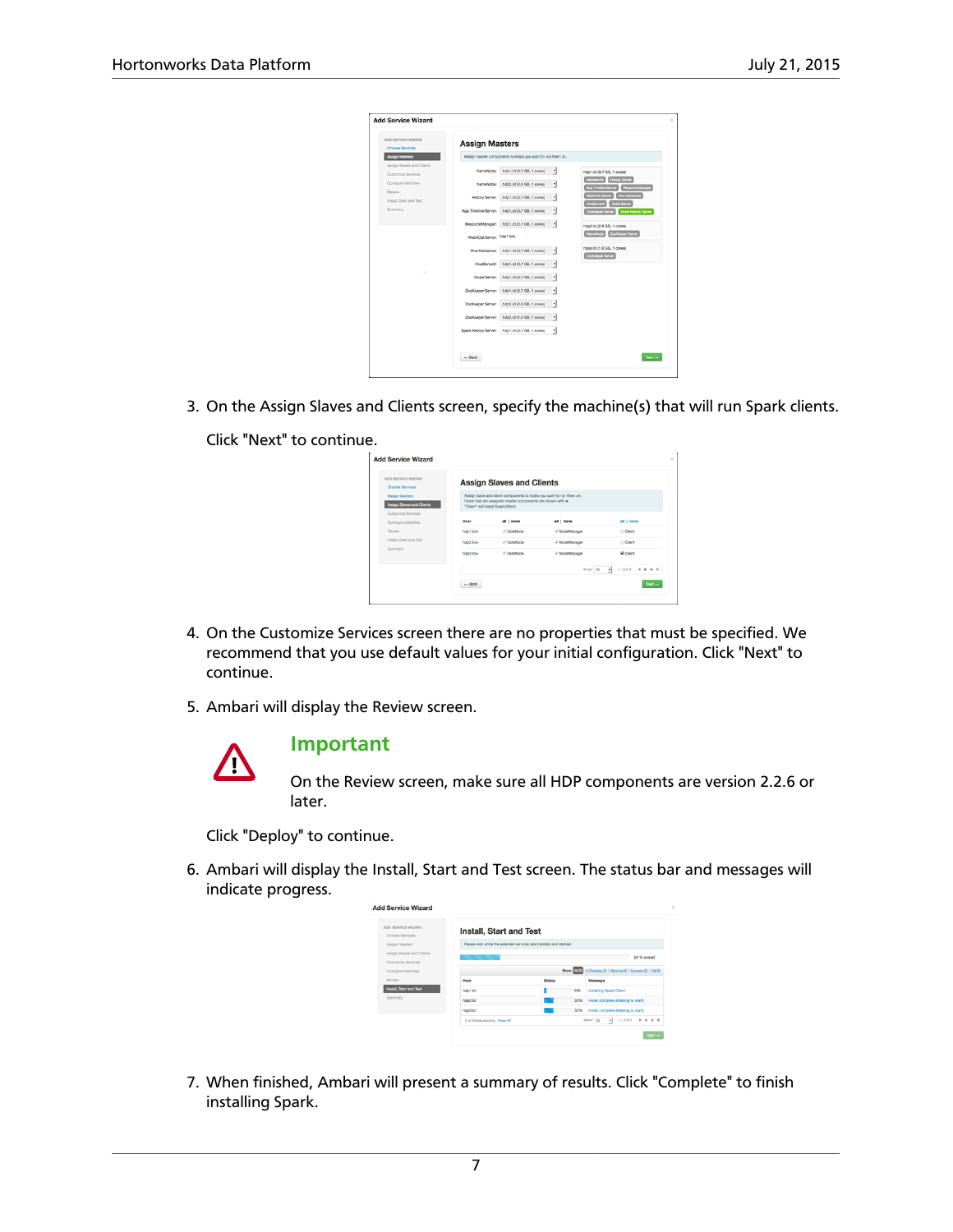

### **Caution**

Ambari will create and edit several configuration files. Do not edit these files directly if you configure and manage your cluster using Ambari.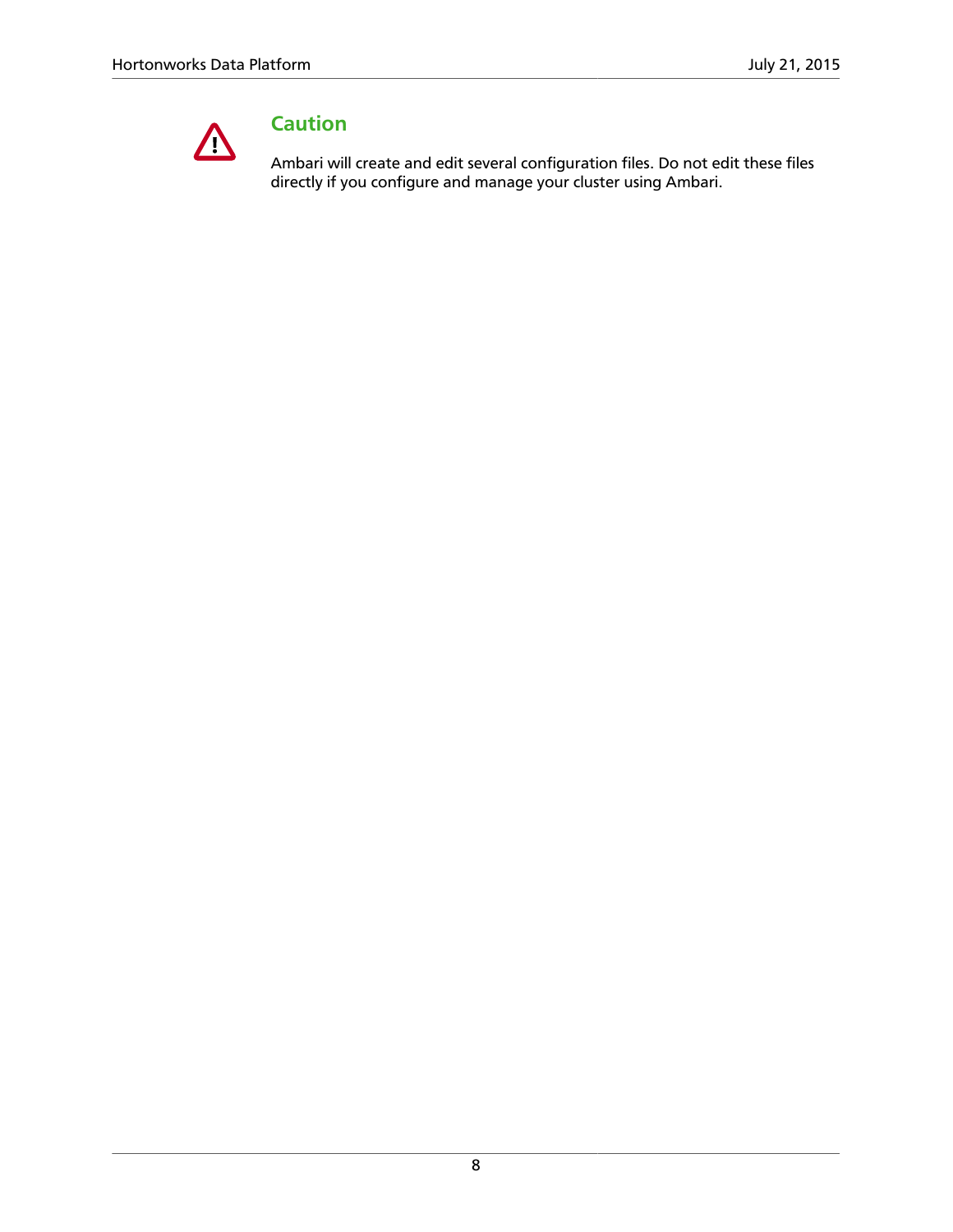### <span id="page-12-0"></span>**4. Validating Spark**

To validate the Spark installation, run the following Spark jobs:

- [Spark Pi example](https://docs.hortonworks.com/HDPDocuments/HDP2/HDP-2.3.0/bk_spark-quickstart/content/run_spark_pi.html)
- [WordCount example](https://docs.hortonworks.com/HDPDocuments/HDP2/HDP-2.3.0/bk_spark-quickstart/content/run_wordcount.html)

### <span id="page-12-1"></span>**4.1. Run the Spark Pi example**

The Pi program tests compute-intensive tasks by calculating pi using an approximation method. The program "throws darts" at a circle - it generates points in the unit square ((0,0) to (1,1)) and sees how many fall within the unit circle. The result approximates pi.



To run Spark Pi:

1. Log on as a user with HDFS access--for example, your spark user (if you defined one) or hdfs. Navigate to a node with a Spark client and access the spark-client directory:

su hdfs

- cd /usr/hdp/current/spark-client
- 2. Submit the Spark Pi job:

```
./bin/spark-submit --class org.apache.spark.examples.SparkPi --
master yarn-cluster --num-executors 3 --driver-memory 512m --
executor-memory 512m --executor-cores 1 lib/spark-examples*.jar
10
```
The job should complete without errors. It should produce output similar to the following:

```
15/06/10 17:29:35 INFO Client:
         client token: N/A
         diagnostics: N/A
         ApplicationMaster host: N/A
         ApplicationMaster RPC port: 0
         queue: default
         start time: 1428686924325
         final status: SUCCEEDED
         tracking URL: http://blue1:8088/proxy/
application_1428670545834_0009/
         user: hdfs
```
To view job status in a browser, copy the URL tracking from the job output and go to the associated URL.

3. Job output should list the estimated value of pi. In the following example, output was directed to stdout: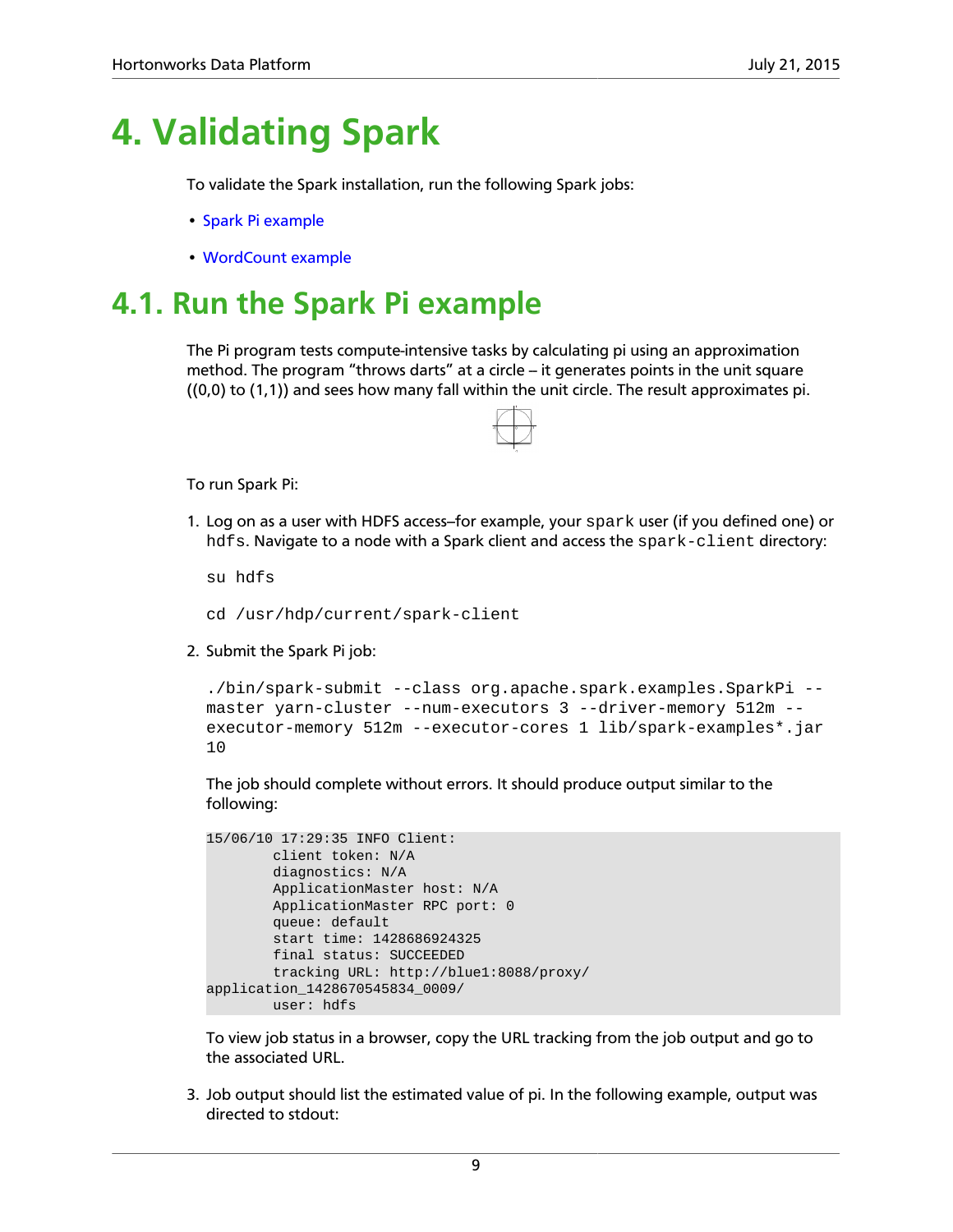```
Log Type: stdout
Log Upload Time: 10-Jun-2015 17:13:33
Log Length: 23
Pi is roughly 3.142532
```
### <span id="page-13-0"></span>**4.2. Run the WordCount Example**

WordCount is a simple program that counts how often a word occurs in a text file.

- 1. Select an input file for the Spark WordCount example. You can use any text file as input.
- 2. Upload the input file to HDFS. The following example uses  $log 4j$  properties as the input file:

su hdfs

cd /usr/hdp/current/spark-client/

```
hadoop fs -copyFromLocal /etc/hadoop/conf/log4j.properties /tmp/
data
```
3. Run the Spark shell:

```
./bin/spark-shell --master yarn-client --driver-memory 512m --
executor-memory 512m
```
You should see output similar to the following:

```
Spark assembly has been built with Hive, including Datanucleus jars on
 classpath
15/06/30 17:42:41 INFO SecurityManager: Changing view acls to: root
15/06/30 17:42:41 INFO SecurityManager: Changing modify acls to: root
15/06/30 17:42:41 INFO SecurityManager: SecurityManager: authentication
 disabled; ui acls disabled; users with view permissions: Set(root); users
 with modify permissions: Set(root)
15/06/30 17:42:41 INFO HttpServer: Starting HTTP Server
15/06/30 17:42:41 INFO Utils: Successfully started service 'HTTP class
 server' on port 55958.
Welcome to
\frac{1}{2} , \frac{1}{2} , \frac{1}{2} , \frac{1}{2} , \frac{1}{2} , \frac{1}{2} , \frac{1}{2}
```
 / \_\_/\_\_ \_\_\_ \_\_\_\_\_/ /\_\_  $\_ \_ \_ \_ \_ \_ \_ \_ \_$ /\_\_\_/ .\_\_/\\_,\_/\_/ /\_/\\_\ version 1.3.1  $/$  /  $/$ 

Using Scala version 2.10.4 (Java HotSpot(TM) 64-Bit Server VM, Java 1.7. 0\_67) Type in expressions to have them evaluated. Type :help for more information. 15/06/30 17:42:47 INFO SecurityManager: Changing view acls to: root 15/06/30 17:42:47 INFO SecurityManager: Changing modify acls to: root 15/06/30 17:42:47 INFO SecurityManager: SecurityManager: authentication disabled; ui acls disabled; users with view permissions: Set(root); users with modify permissions: Set(root) 15/06/30 17:42:48 INFO Slf4jLogger: Slf4jLogger started 15/06/30 17:42:48 INFO Remoting: Starting remoting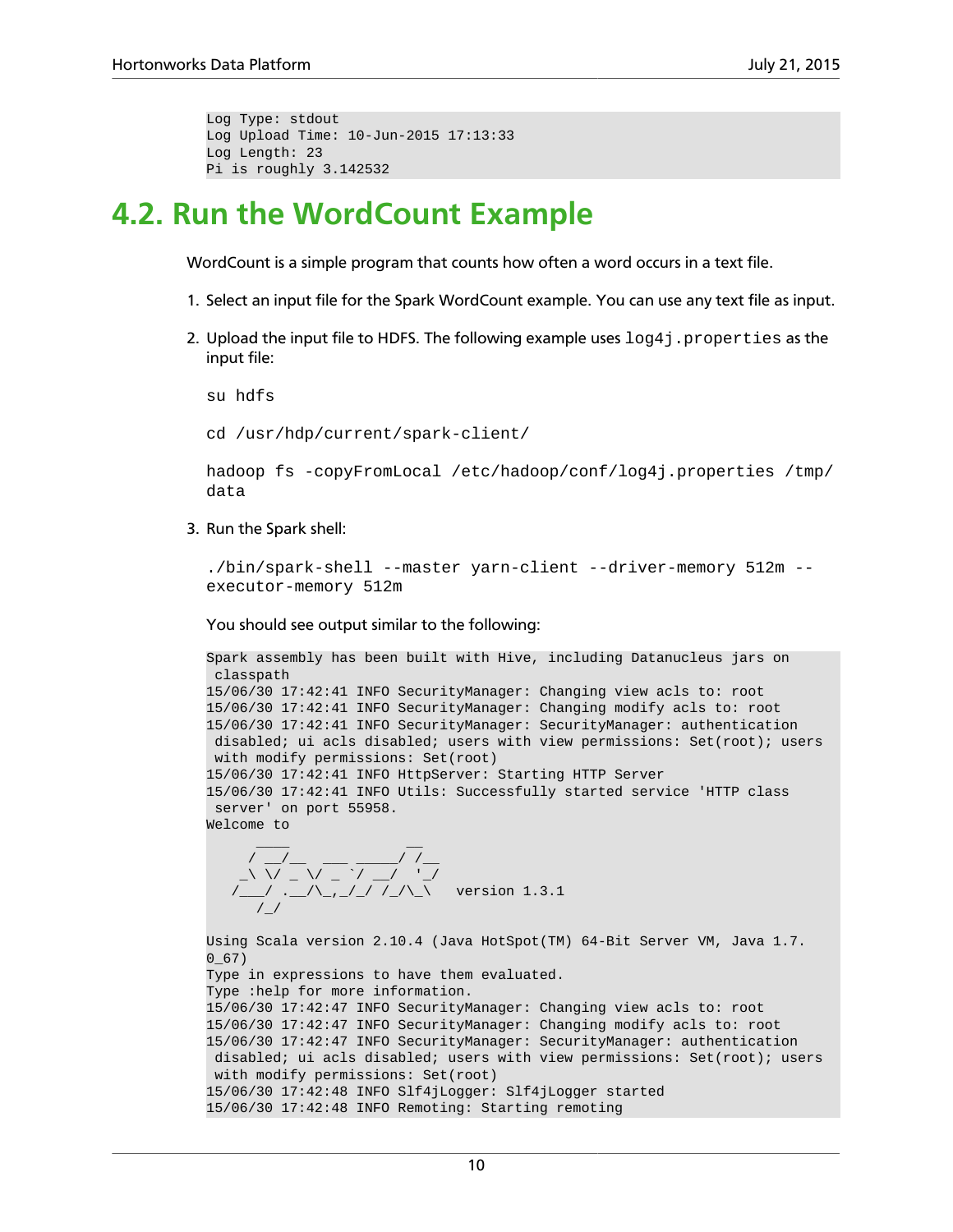15/06/30 17:42:48 INFO Remoting: Remoting started; listening on addresses : [akka.tcp://sparkDriver@green4:33452] 15/06/30 17:42:48 INFO Utils: Successfully started service 'sparkDriver' on port 33452. 15/06/30 17:42:48 INFO SparkEnv: Registering MapOutputTracker 15/06/30 17:42:48 INFO SparkEnv: Registering BlockManagerMaster 15/06/30 17:42:48 INFO DiskBlockManager: Created local directory at / tmp/spark-a0fdb1ce-d395-497d-bf6f-1cf00ae253b7/spark-52dfe754-7f19-4b5bbd73-0745a1f6d158 15/06/30 17:42:48 INFO MemoryStore: MemoryStore started with capacity 265.4 MB 15/06/30 17:42:48 WARN NativeCodeLoader: Unable to load native-hadoop library for your platform... using builtin-java classes where applicable 15/06/30 17:42:49 INFO HttpFileServer: HTTP File server directory is /tmp/spark-817944df-07d2-4205-972c-e1b877ca4869/spark-280ea9dde40d-4ec0-8ecf-8c4b159dafaf 15/06/30 17:42:49 INFO HttpServer: Starting HTTP Server 15/06/30 17:42:49 INFO Utils: Successfully started service 'HTTP file server' on port 56174. 15/06/30 17:42:49 INFO Utils: Successfully started service 'SparkUI' on port 4040. 15/06/30 17:42:49 INFO SparkUI: Started SparkUI at http://green4:4040 15/06/30 17:42:49 INFO Executor: Starting executor ID <driver> on host localhost 15/06/30 17:42:49 INFO Executor: Using REPL class URI: http://172.23.160. 52:55958 15/06/30 17:42:49 INFO AkkaUtils: Connecting to HeartbeatReceiver: akka. tcp://sparkDriver@green4:33452/user/HeartbeatReceiver 15/06/30 17:42:49 INFO NettyBlockTransferService: Server created on 47704 15/06/30 17:42:49 INFO BlockManagerMaster: Trying to register BlockManager 15/06/30 17:42:49 INFO BlockManagerMasterActor: Registering block manager localhost:47704 with 265.4 MB RAM, BlockManagerId(<driver>, localhost, 47704) 15/06/30 17:42:49 INFO BlockManagerMaster: Registered BlockManager 15/06/30 17:42:49 INFO SparkILoop: Created spark context.. Spark context available as sc. scala>

4. Submit the job. At the scala prompt, type the following commands, replacing node names, file name and file location with your own values:

```
val file = sc.textFile("/tmp/data")
val counts = file.flatMap(line => line.split(" ")).map(word =>
(word, 1). reduceByKey( _ + _ )
```

```
counts.saveAsTextFile("/tmp/wordcount")
```
5. To view the output from within the scala shell:

```
counts.toArray().foreach(println)
```
To view the output using HDFS:

```
a. Exit the scala shell (control-d).
```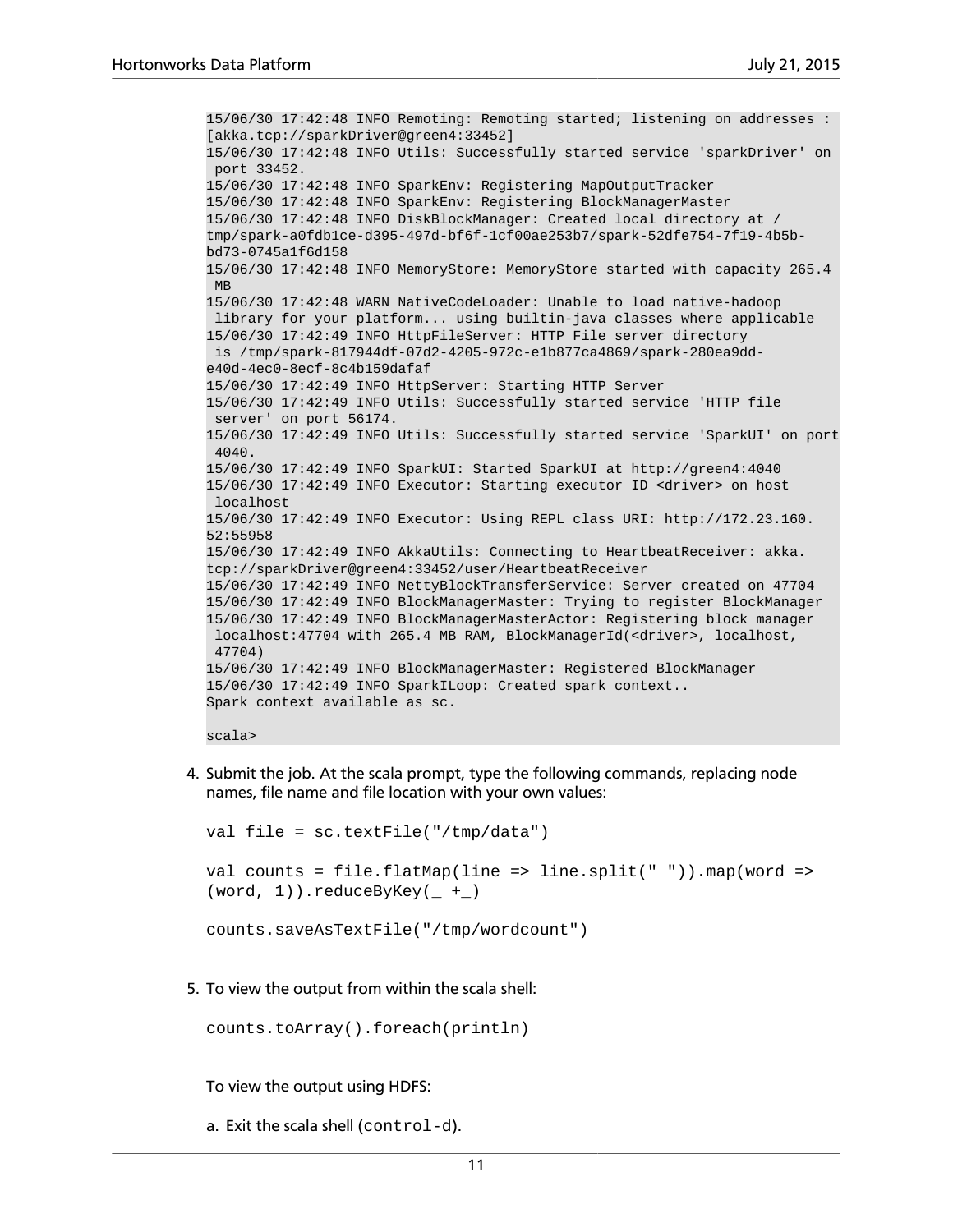b. View WordCount job results:

hadoop fs -ls /tmp/wordcount

You should see output similar to the following:

/tmp/wordcount/\_SUCCESS /tmp/wordcount/part-00000 /tmp/wordcount/part-00001

c. Use the HDFS cat command to list WordCount output. For example:

```
hadoop fs -cat /tmp/wordcount/part*
```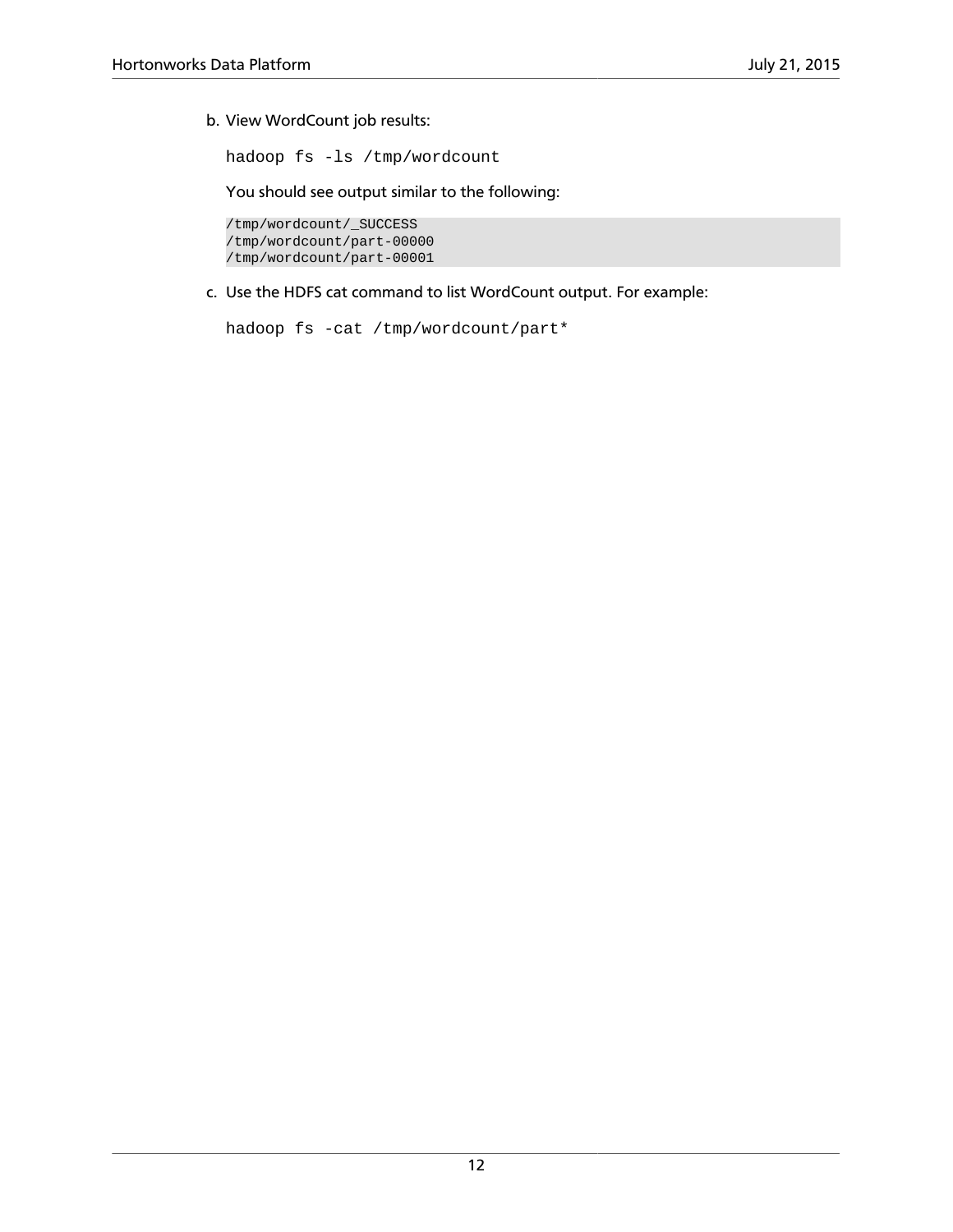# <span id="page-16-0"></span>**5. Installing Spark with Kerberos**

Spark jobs are submitted to a Hadoop cluster as YARN jobs. The developer creates a Spark application in a local environment, and tests it in a single-node Spark Standalone cluster on their developer workstation.

When a job is ready to run in a production environment, there are a few additional steps if the cluster is Kerberized:

- The Spark History Server daemon needs a Kerberos account and keytab to run in a Kerberized cluster.
	- When you enable Kerberos for a Hadoop cluster with Ambari, Ambari configures Kerberos for the Spark History Server and automatically creates a Kerberos account and keytab for it. For more information, see [Configuring Ambari and Hadoop for](https://docs.hortonworks.com/HDPDocuments/Ambari-2.1.2.1/bk_Ambari_Security_Guide/content/ch_configuring_amb_hdp_for_kerberos.html) [Kerberos](https://docs.hortonworks.com/HDPDocuments/Ambari-2.1.2.1/bk_Ambari_Security_Guide/content/ch_configuring_amb_hdp_for_kerberos.html).
	- If you are not using Ambari, or if you plan to enable Kerberos manually for the Spark History Server, see [Creating Service Principals and Keytab Files for HDP](https://docs.hortonworks.com/HDPDocuments/HDP2/HDP-2.3.0/bk_installing_manually_book/content/creating_service_principals_and_keytab_files_for_hdp.html) in the Manual Install Guide.
- To submit Spark jobs in a Kerberized cluster, the account (or person) submitting jobs needs a Kerberos account & keytab.
	- When access is authenticated without human interaction as happens for processes that submit job requests – the process would use a headless keytab. Security risk is mitigated by ensuring that only the service who should be using the headless keytab has the permissions to read it.
	- An end user should use their own keytab when submitting a Spark job.

#### **Setting Up Principals and Keytabs for End User Access to Spark**

In the following example, user \$USERNAME runs the Spark Pi job in a Kerberos-enabled environment:

```
su $USERNAME
kinit USERNAME@YOUR-LOCAL-REALM.COM 
cd /usr/hdp/current/spark-client/
./bin/spark-submit --class org.apache.spark.examples.SparkPi \
     --master yarn-cluster \
    --num-executors 3 \
     --driver-memory 512m \
    --executor-memory 512m \
     --executor-cores 1 \
    lib/spark-examples*.jar 10
```
#### **Setting Up Service Principals and Keytabs for Processes Submitting Spark Jobs**

The following example shows the creation and use of a headless keytab for a  $\epsilon$  spark service user account that will submit Spark jobs on node blue1@example.com:

1. Create a Kerberos service principal for user spark:

```
kadmin.local -q "addprinc -randkey spark/blue1@EXAMPLE.COM"
```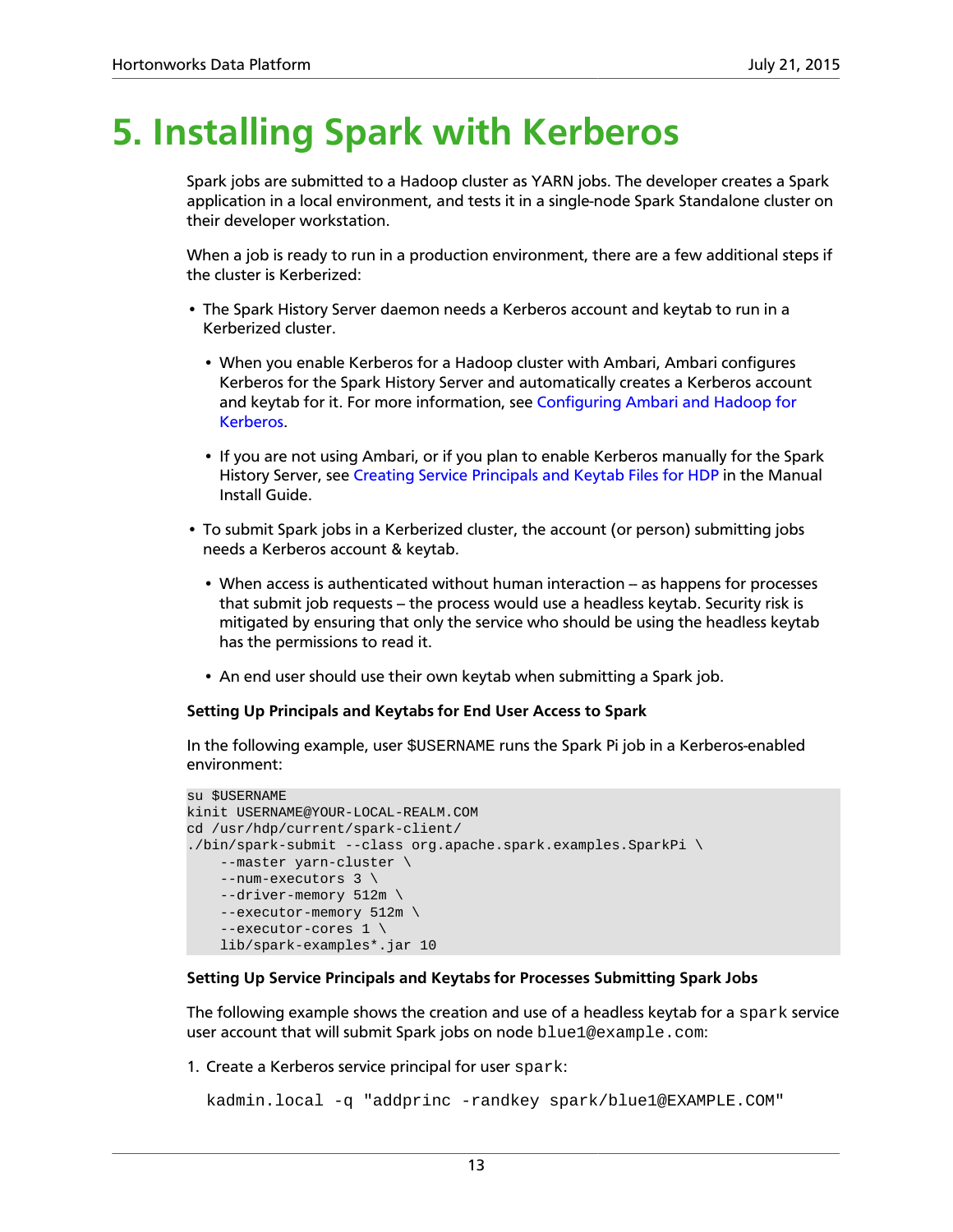2. Create the keytab:

```
kadmin.local -q "xst -k /etc/security/keytabs/spark.keytab
spark/blue1@EXAMPLE.COM"
```
3. Create a spark user and add it to the hadoop group. (Do this for every node of your cluster.)

useradd spark -g hadoop

4. Make spark the owner of the newly-created keytab:

chown spark:hadoop /etc/security/keytabs/spark.keytab

5. Limit access: make sure user spark is the only user with access to the keytab:

chmod 400 /etc/security/keytabs/spark.keytab

In the following steps, user spark runs the Spark Pi example in a Kerberos-enabled environment:

```
su spark 
kinit -kt /etc/security/keytabs/spark.keytab spark/blue1@EXAMPLE.COM
cd /usr/hdp/current/spark-client/
./bin/spark-submit --class org.apache.spark.examples.SparkPi \
     --master yarn-cluster \
    --num-executors 1 \
    --driver-memory 512m \
     --executor-memory 512m \
     --executor-cores 1 \
    lib/spark-examples*.jar 10
```
### <span id="page-17-0"></span>**5.1. Accessing the Hive Metastore in Secure Mode**

Requirements for accessing the Hive Metastore in secure mode (with Kerberos):

- The Spark thrift server must be co-located with the Hive thrift server.
- The spark user must be able to access the Hive keytab.
- In yarn-client mode on a secure cluster you can use HiveContext to access the Hive Metastore. (HiveContext is not supported for yarn-cluster mode on a secure cluster.)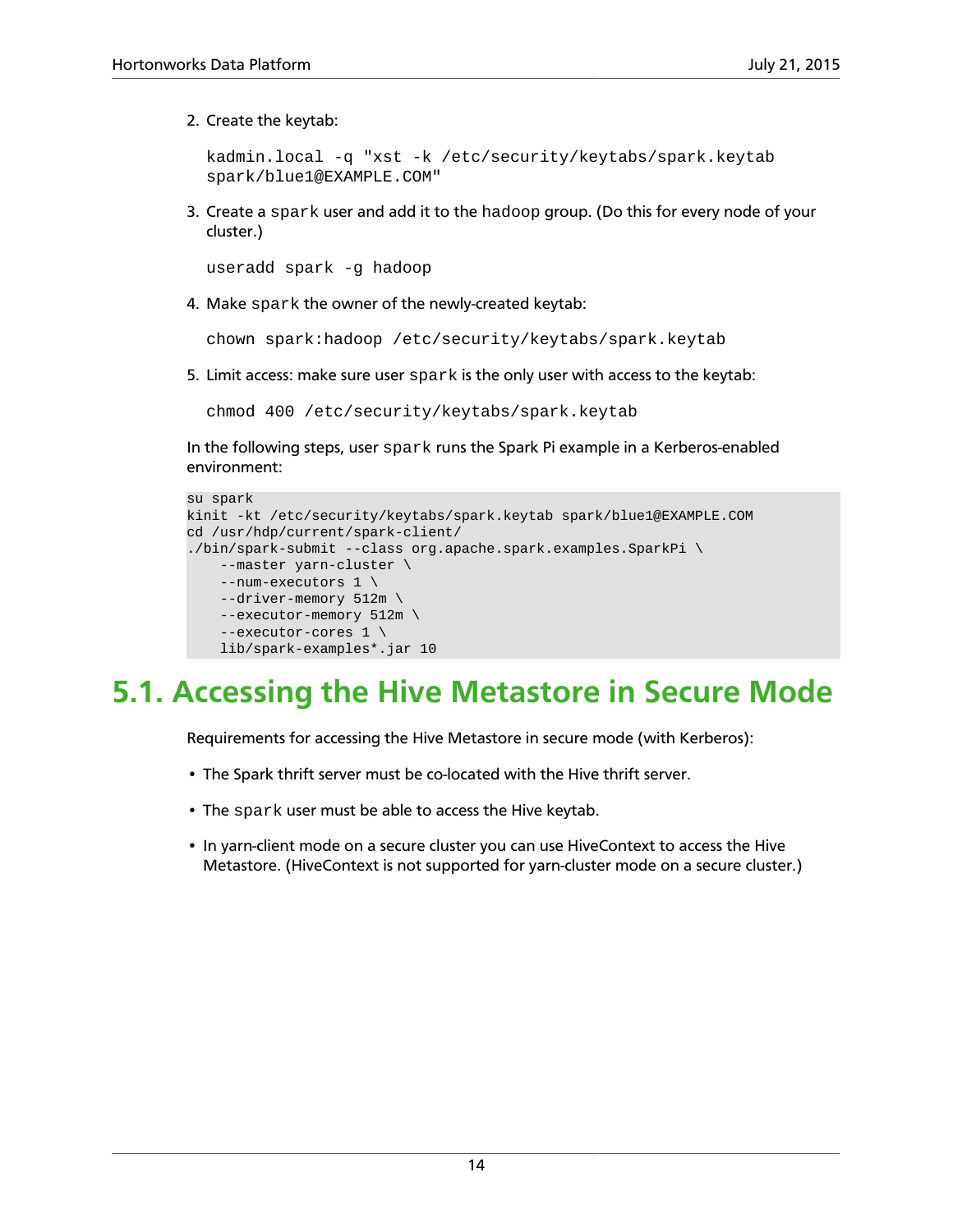### <span id="page-18-0"></span>**6. Best Practices**

This section contains recommendations and best practices for using Spark with HDP 2.3.

### <span id="page-18-1"></span>**6.1. Using SQLContext and HiveContext**

There are two ways to create context in Spark SQL:

- The SQLContext class is the entry point into all Spark SQL functionality.
- The HiveContext class inherits from SQLContext and implements a superset of the functionality provided by SQLContext. Additional features include the ability to write queries using HiveQL, and the ability to read data from Hive tables.

**Recommendation**: use HiveContext (instead of SQLContext) whenever possible.



#### **Note**

In yarn-client mode on a secure cluster you can use HiveContext to access the Hive Metastore. HiveContext is not supported for yarn-cluster mode on a secure cluster.

#### **Examples**

The following functions work with both HiveContext & SQLContext:

Avg()

Sum()

The following functions work only with HiveContext:

```
variance(col)
var pop(col)
stddev pop(col)
stddev samp(col)
covar_samp(col1, col2)
```
For more information, see the [Spark Programming Guide.](https://spark.apache.org/docs/1.3.1/sql-programming-guide.html#starting-point-sqlcontext)

### <span id="page-18-2"></span>**6.2. Guidelines for Determining Spark Memory Allocation**

This section describes how to determine memory allocation for a JVM running the Spark executor.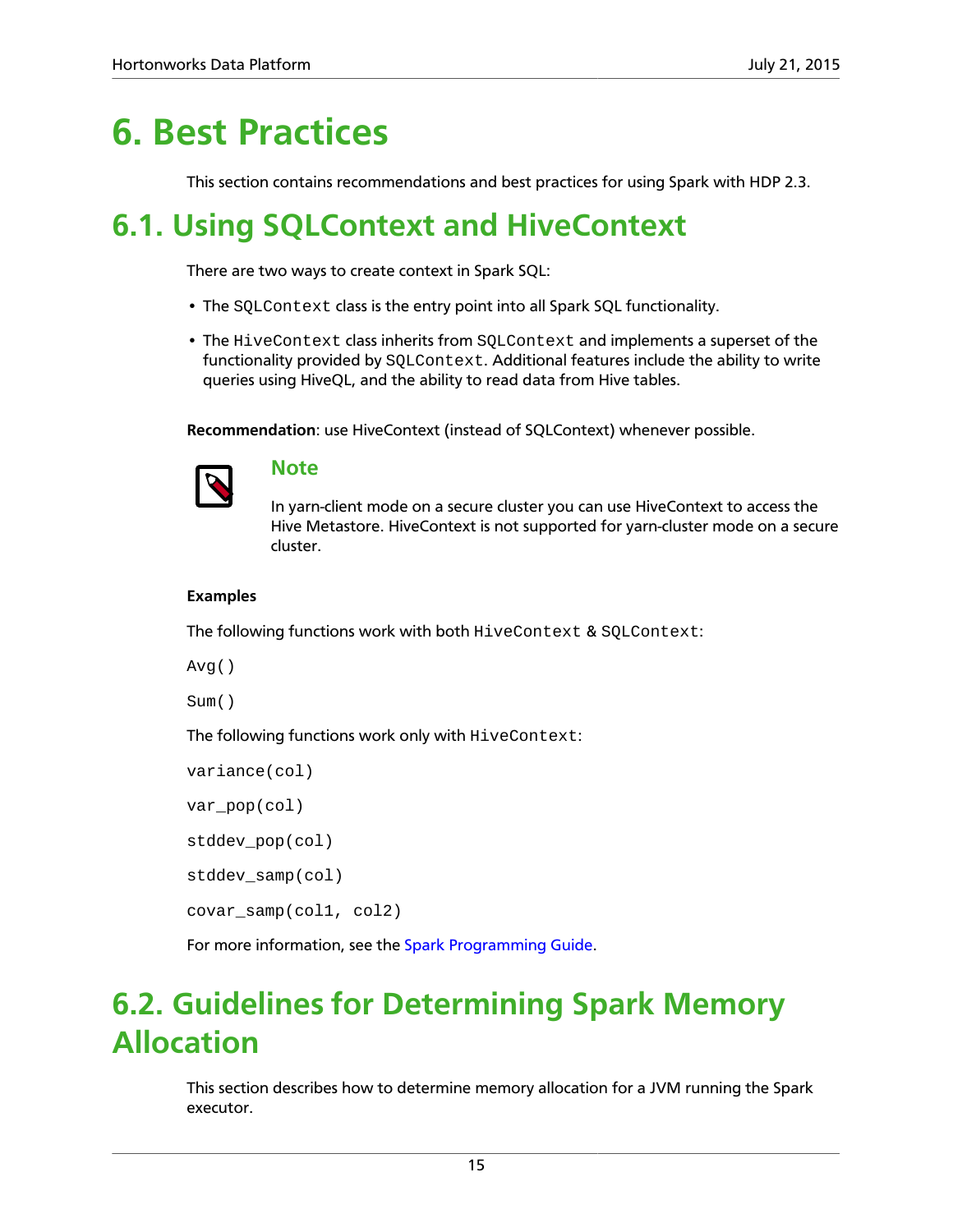To avoid memory issues, Spark uses 90% of the JVM heap by default. This percentage is controlled by spark.storage.safetyFraction.

Of this 90% of JVM allocation, Spark reserves memory for three purposes:

- Storing in-memory shuffle, 20% by default (controlled by spark.shuffle.memoryFraction)
- Unroll used to serialize/deserialize Spark objects to disk when they don't fit in memory, 20% is default (controlled by spark.storage.unrollFraction)
- Storing RDDs: 60% by default (controlled by spark.storage.memoryFraction)

#### **Example**

If the JVM heap is 4GB, the total memory available for RDD storage is calculated as:

4GB x 0.9 X 0. 6 = 2.16 GB

Therefore, with the default configuration approximately one half of the Executor JVM heap is used for storing RDDs.

For additional information about Spark memory use, see the Apache Spark [Hardware](https://spark.apache.org/docs/1.3.1/hardware-provisioning.html) [Provisioning](https://spark.apache.org/docs/1.3.1/hardware-provisioning.html) recommendations.

### <span id="page-19-0"></span>**6.3. Configuring YARN Memory Allocation for Spark**

This section describes how to manually configure YARN memory allocation settings based on node hardware specifications.

YARN takes into account all of the available compute resources on each machine in the cluster, and negotiates resource requests from applications running in the cluster. YARN then provides processing capacity to each application by allocating containers. A container is the basic unit of processing capacity in YARN; it is an encapsulation of resource elements such as memory (RAM) and CPU.

In a Hadoop cluster, it is important to balance the usage of RAM, CPU cores, and disks so that processing is not constrained by any one of these cluster resources.

When determining the appropriate YARN memory configurations for SPARK, note the following values on each node:

- RAM (Amount of memory)
- CORES (Number of CPU cores)

#### **Configuring Spark for yarn-cluster Deployment Mode**

In yarn-cluster mode, the Spark driver runs inside an application master process that is managed by YARN on the cluster. The client can stop after initiating the application.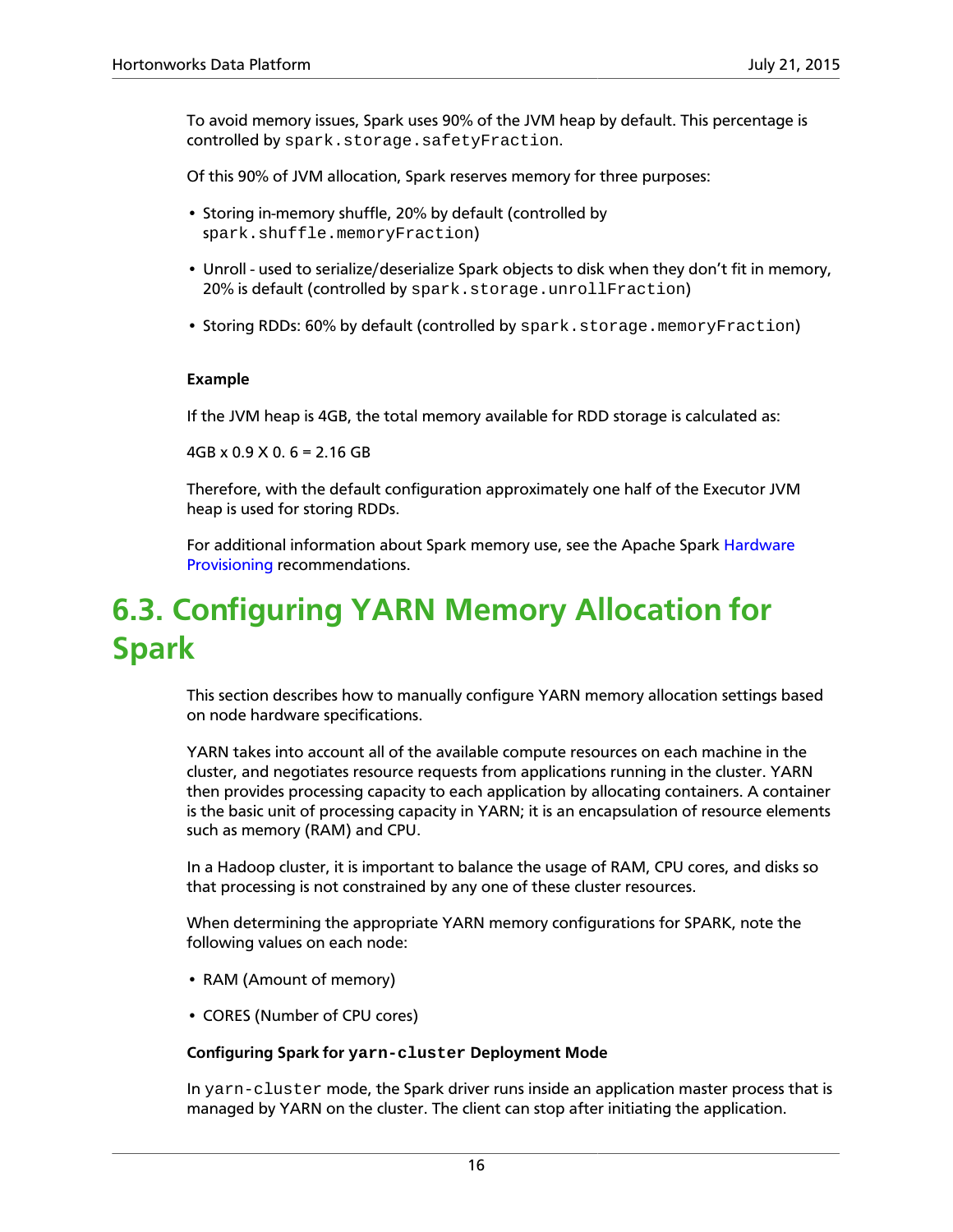The following command starts a YARN client in yarn-cluster mode. The client will start the default Application Master. SparkPi will run as a child thread of the Application Master. The client will periodically poll the Application Master for status updates, which will be displayed in the console. The client will exist when the application stops running.

```
./bin/spark-submit --class org.apache.spark.examples.SparkPi \
  --master yarn-cluster \ 
  --num-executors 3 \ 
  --driver-memory 4g \ 
  --executor-memory 2g \ 
   --executor-cores 1 \ 
  lib/spark-examples*.jar 10
```
#### **Configuring Spark for yarn-client Deployment Mode**

In yarn-client mode, the driver runs in the client process. The application master is only used to request resources for YARN.

To launch a Spark application in yarn-client mode, replace yarn-cluster with yarn-client. For example:

```
./bin/spark-shell --num-executors 32 \
  --executor-memory 24g \
  --master yarn-client
```
#### **Considerations**

When configuring Spark on YARN, consider the following information:

- Executor processes will be not released if the job has not finished, even if they are no longer in use. Therefore, please do not overallocate executors above your estimated requirements.
- Driver memory does not need to be large if the job does not aggregate much data (as with a collect() action).
- There are tradeoffs between num-executors and executor-memory. Large executor memory does not imply better performance, due to JVM garbage collection. Sometimes it is better to configur a larger number of small JVMs than a small number of large JVMs.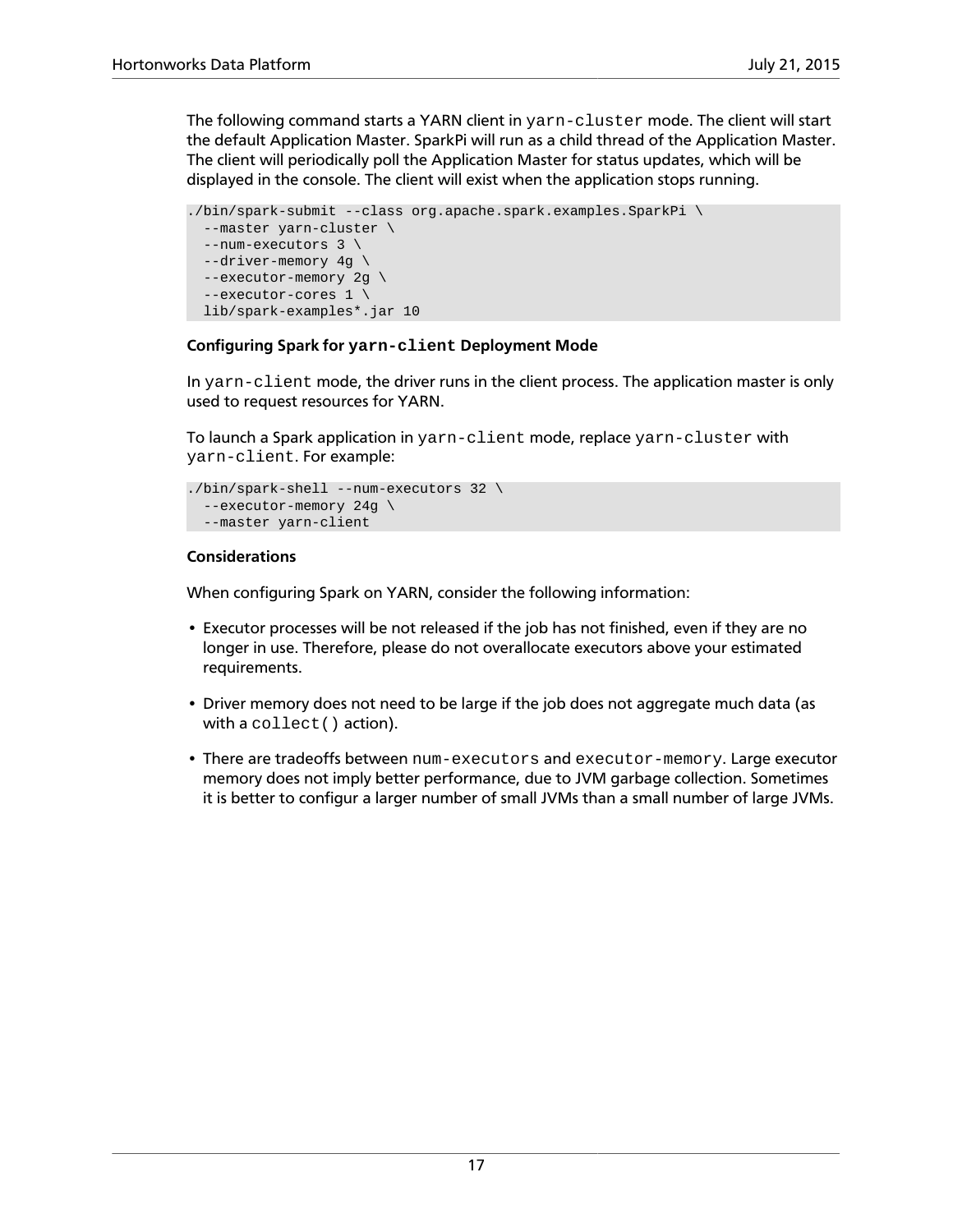# <span id="page-21-0"></span>**7. Accessing ORC Files from Spark**

Spark on HDP provides full support for Optimized Row Columnar ("ORC") files. ORC is a column-based file format that offers efficient storage of Hive data.

The following example shows how to access an ORC file programmatically as a table.

The example uses a text file called people.txt, which is included in the [Apache Spark](https://github.com/apache/spark/blob/master/examples/src/main/resources/people.txt) [distribution.](https://github.com/apache/spark/blob/master/examples/src/main/resources/people.txt) The file contains three lines:

```
Michael, 29
Andy, 30
Justin, 19
```
- 1. Download or create the people.txt file.
- 2. Copy people.txt into HDFS:

```
cd /usr/hdp/current/spark-client/conf/
```
hadoop dfs -put examples/src/main/resources/people.txt people.txt

3. Create and populate a Hive table:

```
**# Import ORC support and Spark SQL libraries
import org.apache.spark.sql.hive.orc._ 
import org.apache.spark.sql._ 
**# Prepare the Spark table**
**# Create a hiveContext
**# sc is an existing SparkContext 
val hiveContext = new org.apache.spark.sql.hive.HiveContext(sc)
**# Create an RDD of "people" objects
val people = sc.textFile("people.txt")
**# Specify the schema as a string 
val schemaString = "name age" 
**# Create the schema based on the schemaString
val schema = 
 StructType(
  schemaString.split(" ").map(fieldName => 
 \{if(fieldName == "name") StructField(fieldName, StringType, true) else
 StructField(fieldName, IntegerType, true)})) 
**# Convert records in people to rows
val rowRDD = people.mac(-split(" , ")) .map(p => Row(p(0) , new Integer(p(1) .trim))) 
**# Apply the schema to the RDD 
val peopleSchemaRDD = hiveContext.applySchema(rowRDD, schema) 
**# Register the people SchemaRdd as a table
```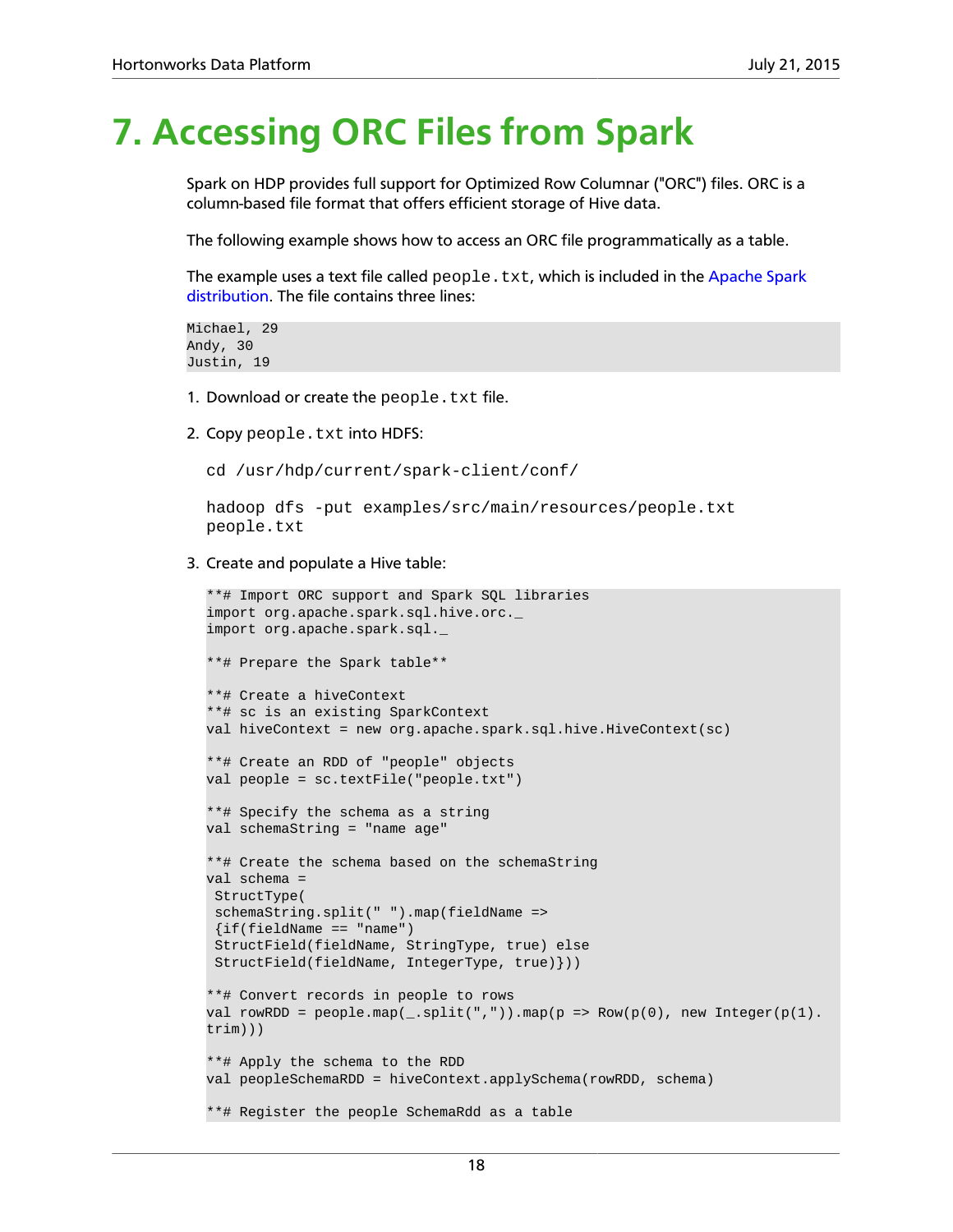```
peopleSchemaRDD.registerTempTable("people") 
val results = hiveContext.sql("SELECT * FROM people")
**# List query results
results.map(t => "Name: " + t.toString).collect().foreach(println)
```
#### 4. Create and populate an ORC table from people:

```
**# ORC-specific section **
**# Save people as an ORC-format file
peopleSchemaRDD.saveAsOrcFile("people.orc") 
**# Import "people.orc" into a Spark SQL table called "morePeople"
val morePeople = hiveContext.orcFile("people.orc")
**# Register morePeople as a table 
**# This allows you to run standard SQL queries on morePeople
morePeople.registerTempTable("morePeople") 
**# Display all rows
hiveContext.sql("SELECT * from morePeople").collect.foreach(println)
```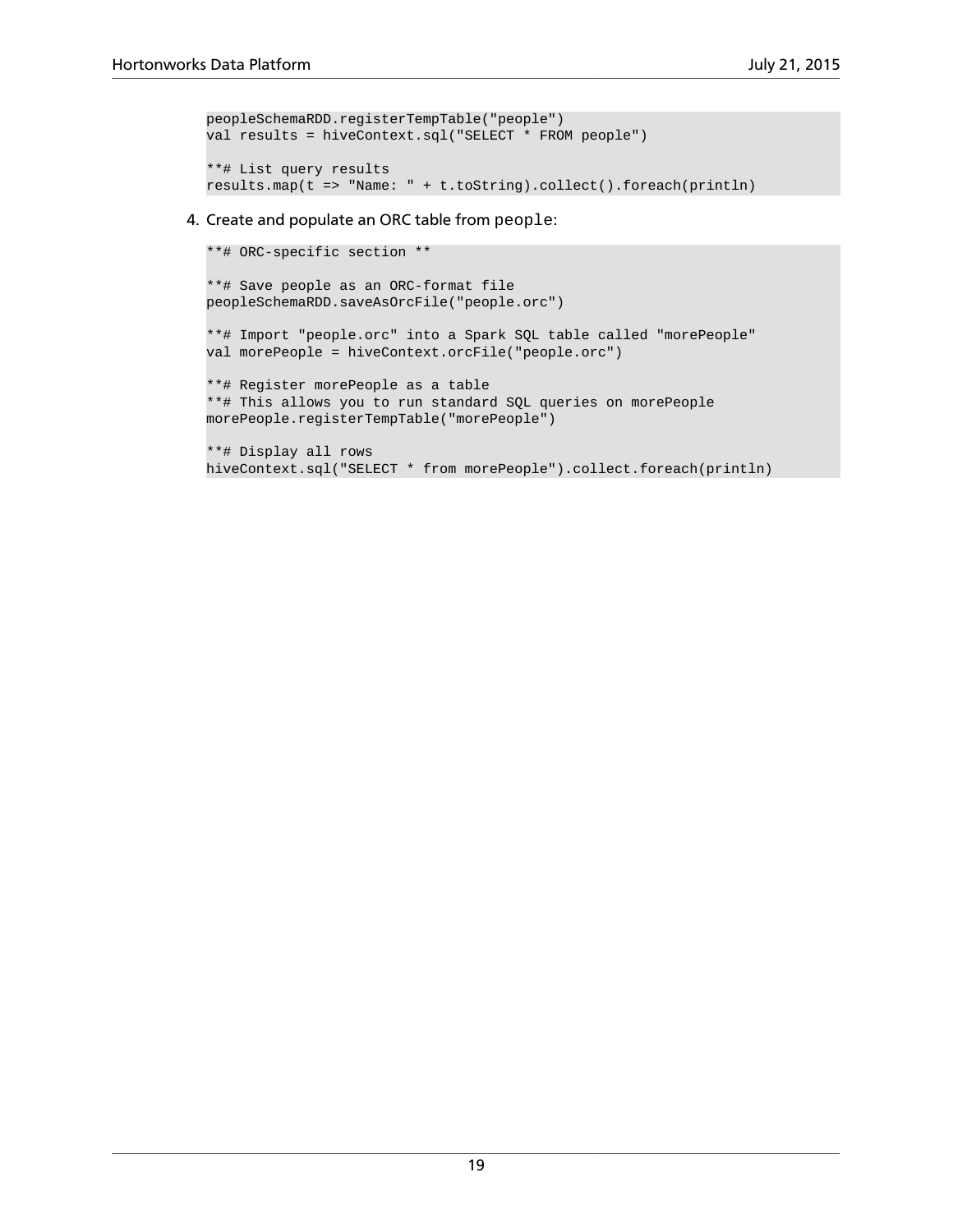# <span id="page-23-0"></span>**8. Using Spark with HDFS**

#### **Specifying Compression**

To specify compression in Spark-shell when writing to HDFS, use code similar to:

rdd.saveAsHadoopFile("/tmp/spark\_compressed",

"org.apache.hadoop.mapred.TextOutputFormat",

compressionCodecClass="org.apache.hadoop.io.compress.GzipCodec")

#### **Setting HADOOP\_CONF\_DIR**

If PySpark is accessing an HDFS file, HADOOP\_CONF\_DIR needs to be set in an environment variable. For example:

```
export HADOOP_CONF_DIR=/etc/hadoop/conf
[hrt_qa@ip-172-31-42-188 spark]$ pyspark
[hrt_qa@ip-172-31-42-188 spark]$ >>>lines = sc.textFile("hdfs://
ip-172-31-42-188.ec2.internal:8020/tmp/PySparkTest/file-01")
.......
```
If HADOOP\_CONF\_DIR is not set properly, you might see the following error:

#### **Error from secure cluster**

```
2015-09-04 00:27:06,046|t1.machine|INFO|1580|140672245782272|MainThread|
Py4JJavaError: An error occurred while calling z:org.apache.spark.api.python.
PythonRDD.collectAndServe.
2015-09-04 00:27:06,047|t1.machine|INFO|1580|140672245782272|MainThread|: org.
apache.hadoop.security.AccessControlException: SIMPLE authentication is not
 enabled. Available:[TOKEN, KERBEROS]
2015-09-04 00:27:06,047|t1.machine|INFO|1580|140672245782272|MainThread|at
 sun.reflect.NativeConstructorAccessorImpl.newInstance0(Native Method)
2015-09-04 00:27:06,047|t1.machine|INFO|1580|140672245782272|
MainThread|at sun.reflect.NativeConstructorAccessorImpl.
newInstance(NativeConstructorAccessorImpl.java:57)
2015-09-04 00:27:06,048|t1.machine|INFO|1580|140672245782272|MainThread|at 
{code}
```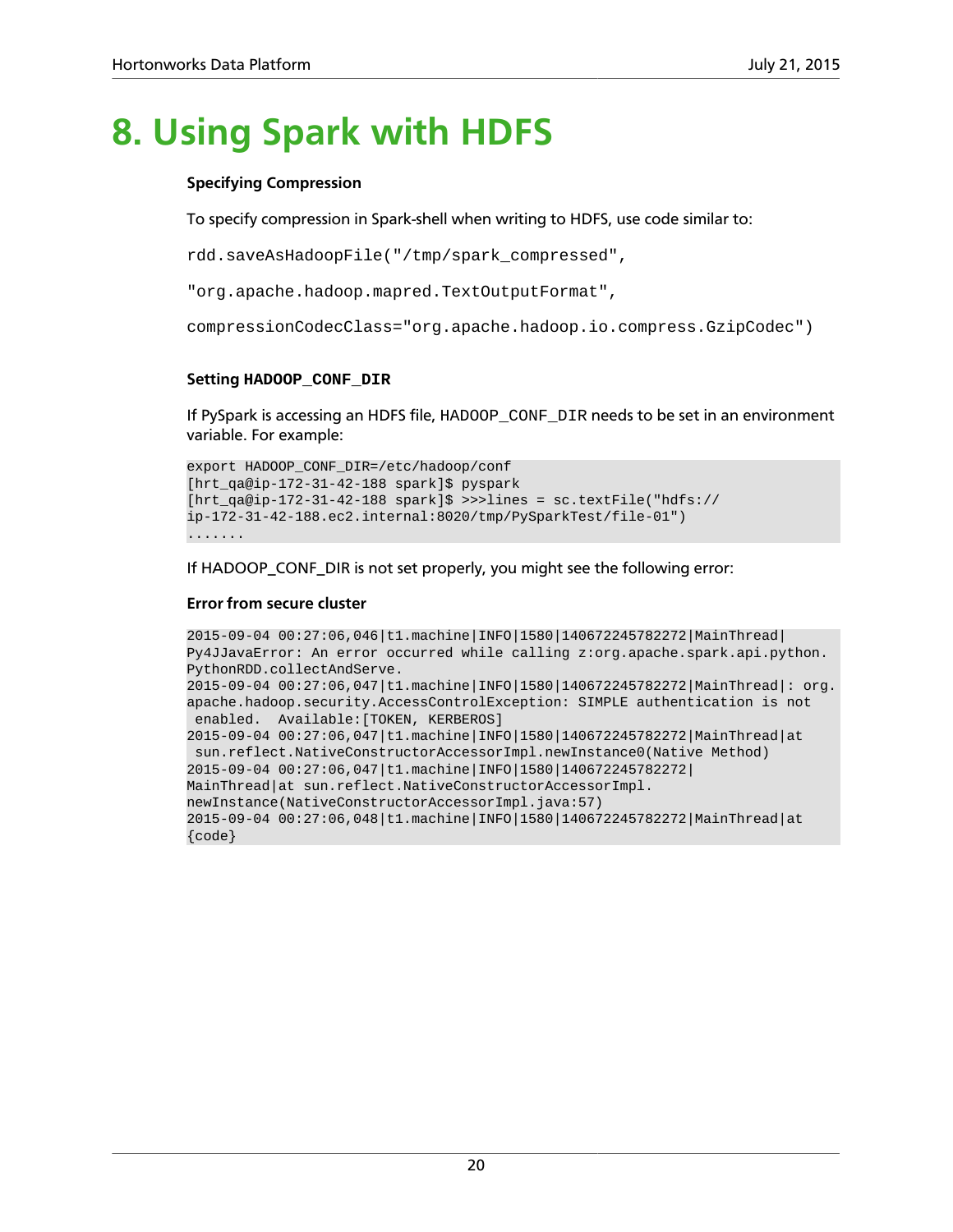# <span id="page-24-0"></span>**9. Troubleshooting Spark**

When you run a Spark job, you will see a standard set of console messages.

In addition, the following information is available:

• A list of running applications, where you can retrieve the application ID and check the application log:

```
yarn application –list
yarn logs -applicationId <app_id>
```
• For information about a specific job, check the Spark web UI:

```
http://<host>:8088/proxy/<job_id>/environment/
```
The following paragraphs describe specific issues and possible solutions.

**Issue**: Spark YARN jobs don't seem to start. YARN Resource Manager logs show an application with "bad substitution" errors in its logs.

**Solution**: Make sure that your \$SPARK\_HOME/config/spark-defaults.conf file includes your HDP version. For example:

```
 spark.driver.extraJavaOptions 
 -Dhdp.version=2.3.0.0-2557 
 spark.yarn.am.extraJavaOptions
 -Dhdp.version=2.3.0.0-2557
```
To check the HDP version for an Ambari-managed cluster, navigate to http:// \$AMBARI\_SERVER:8080/#/main/admin/stack/versions, where *SAMBARI SERVER is your Ambari Web URL.* 

To check the version via bash, run the following command:

```
 > bash-4.1# hdp-select status hadoop-client | sed 's/hadoop-
client - \langle .*\)/\1/'
```
2.3.0.0-2557

**Issue:** Job stays in "accepted" state; it doesn't run. This can happen when a job requests more memory or cores than available.

**Solution**: Assess workload to see if any resources can be released. You might need to stop unresponsive jobs to make room for the job.

**Issue:** Insufficient HDFS access. This can lead to errors such as the following: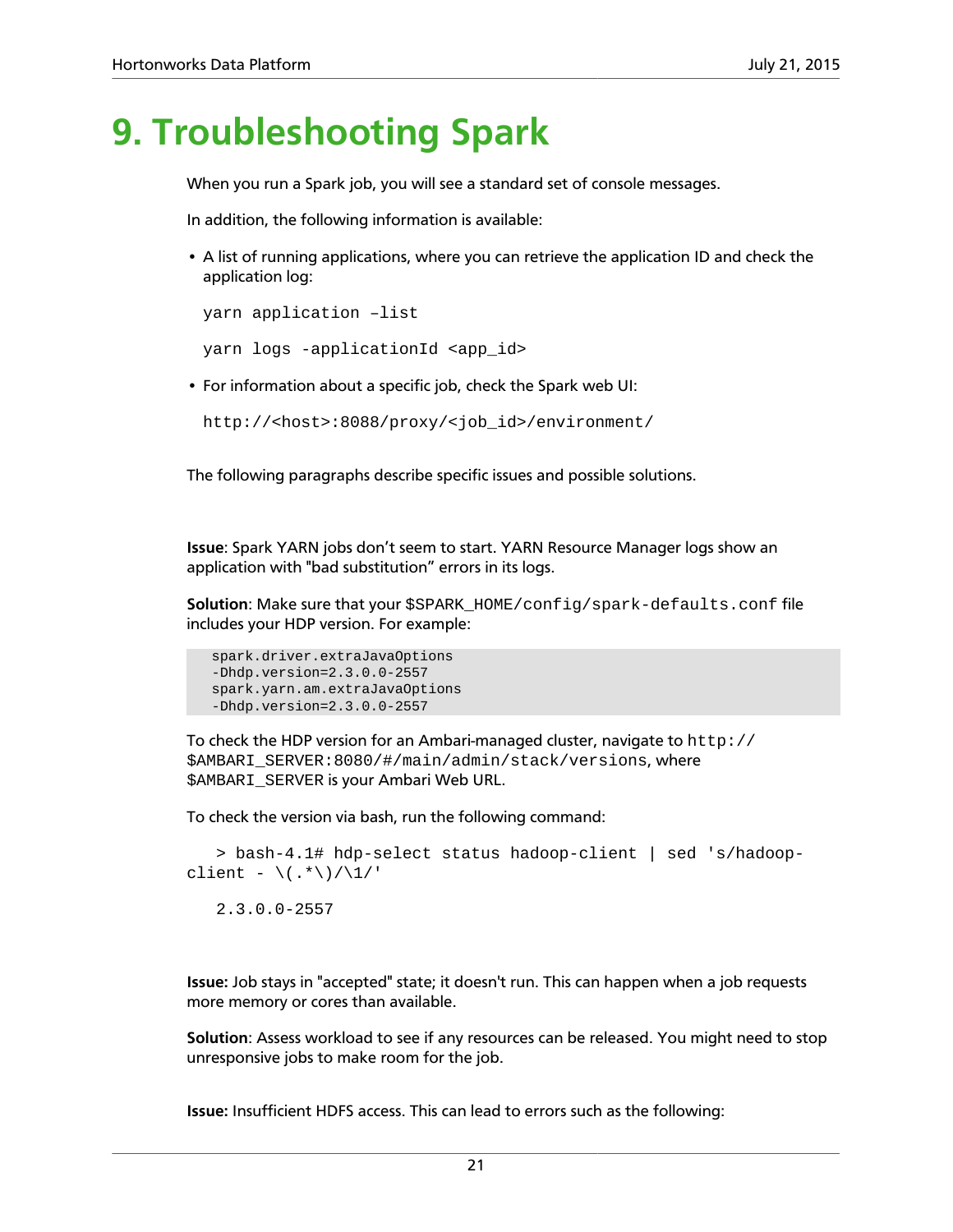```
 "Loading data to table default.testtable
 Failed with exception 
 Unable to move sourcehdfs://blue1:8020/tmp/hive-spark/hive_2015-06-04_
 12-45-42_404_3643812080461575333-1/-ext-10000/kv1.txt to destination 
 hdfs://blue1:8020/apps/hive/warehouse/testtable/kv1.txt"
```
**Solution**: Make sure the user or group running the job has sufficient HDFS privileges to the location.

**Issue:** Wrong host in Beeline, shows error as invalid URL:

Error: Invalid URL: jdbc:hive2://localhost:10001 (state=08S01,code=0)

**Solution**: Specify the correct Beeline host assignment.

**Issue:** Error: closed SQLContext.

**Solution**: Restart the Thrift server.